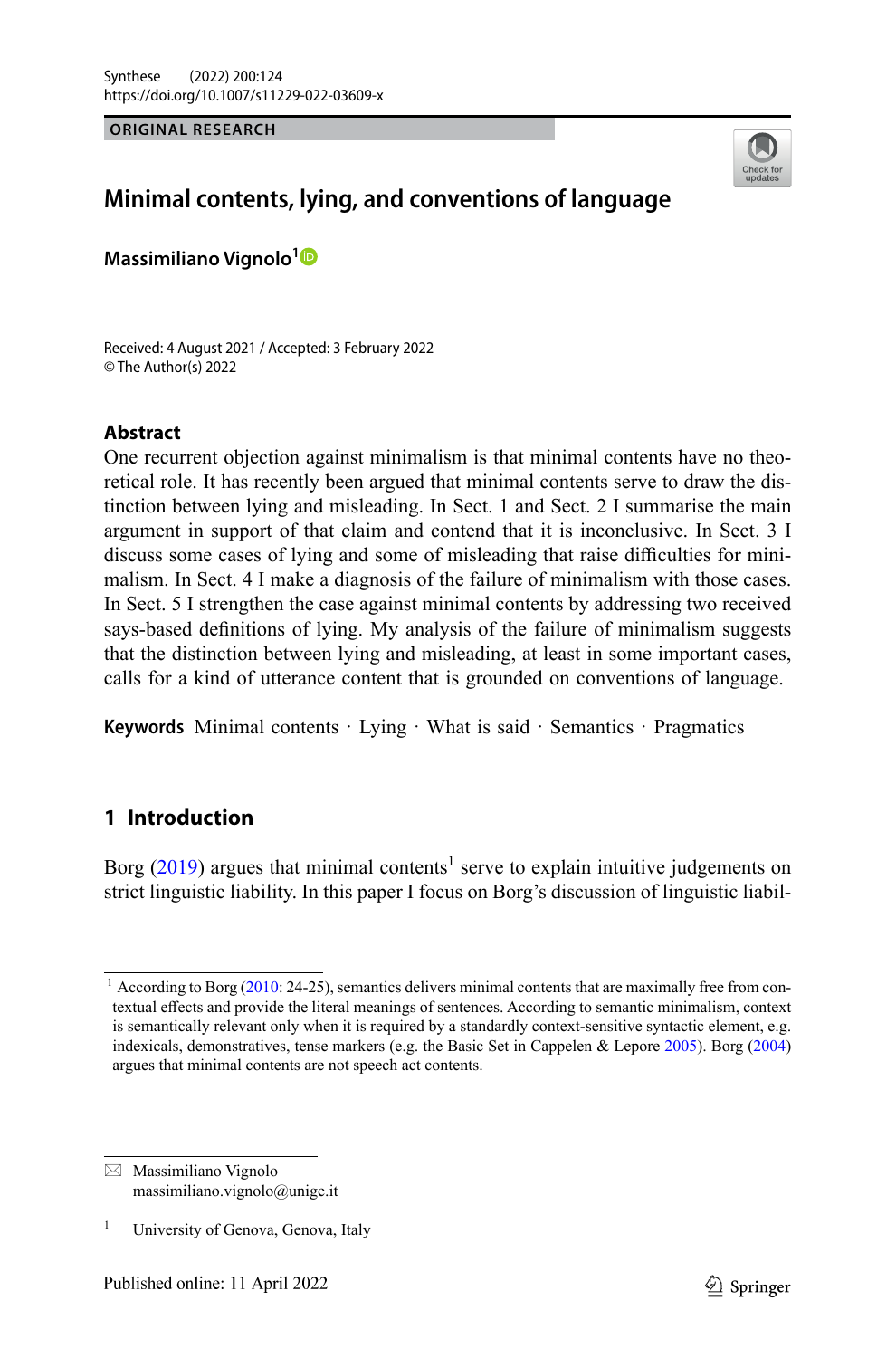ity only in relation to the distinction between lying and misleading (Borg  $2019: §3$  $2019: §3$ ).<sup>2</sup> In the next section I argue that Borg's argument to the conclusion that minimal contents play a role in the explanation of the distinction between lying and misleading is inconclusive. In the following two sections I discuss some cases that are problematic for Borg's minimalism and I make a diagnosis of the failure of minimalism with those cases. In the last section I strengthen the case against minimal contents by addressing two received says-based definitions of lying. My analysis of the failure of minimalism leads to the conclusion that the distinction between lying and misleading, at least in some important cases, calls for a kind of utterance content that is grounded on conventions of language and is independent from communicative intentions.

Borg argues that the notion of what is said is multifarious and arises from judgments on speakers' responsibility for contents of their utterances. She claims that there is a kind of strict linguistic liability according to which speakers are held responsible for minimal contents. People make judgments that track minimal contents when they distinguish lying from misleading. Elaborating on Saul ([2012:](#page-24-0) 37), Borg ([2019:](#page-23-0) 522) discusses the following case. A rich Catholic decides to leave his fortune to Jack, as long as Jack has lived his life in full compliance with the precepts of Catholicism. The rich Catholic asks John for information about Jack. John intends to favour his friend and, knowing that Jack had two children before getting married, he says:

(1) Jack got married and had two children.

John expects the rich Catholic to understand that Jack got married and *then* had two children.

Borg says that people have the intuition that John is misleading, not lying. The content for which John is responsible in the strict linguistic sense is the truth functional content, not the temporally ordered content. Borg argues that minimalism is necessary in order to capture intuitions on this case of misleading.<sup>3</sup>

Before moving to the next section some preliminary clarifications are in order. First, throughout the paper I will assume that people have the intuition that John did not lie, as Borg and many other scholars claim. That laypeople have such an intuition has been put into question by Wiegmann et al., ([2021](#page-24-1)) and Reins & Wiegmann [\(2021](#page-24-2)) with two recent surveys. Wiegmann et al. and Reins & Wiegmann collected data that show that in many cases people have intuitions that speakers lied even if true minimal contents for the uttered sentences are available. More importantly, in many cases people have intuitions that speakers lied with generalised or particularised conversational implicatures, though they are cancellable. Wiegmann et al.'s

<sup>&</sup>lt;sup>2</sup> In her paper Borg addresses many important issues other than the distinction between lying and misleading. In particular Borg argues that the notion of what is said is multifarious and plays so different theoretical roles that they can hardly be covered by a unique theoretical entity. I agree with Borg on this claim. In this paper I focus only on that part of Borg's paper in which she discusses the role of minimal contents in relation to the distinction between lying and misleading. This issue has gained centrality for philosophers of language who investigate what notion of *what is said* is best suited to philosophical accounts of lying. They test philosophical theories on the interface between semantics and pragmatics against accounts of the distinction between lying and misleading (e.g. Saul [2012](#page-24-0); Michaelson [2016;](#page-24-3) Stokke [2018](#page-24-4)).

<sup>3</sup> Borg ([2019](#page-23-0): 521) gives the following definitions (*p* is the minimal content of sentence S and *p*\* is another content):Lying: the speaker believes that  $p$  is false and utters S to convey that  $p$ ;Misleading: the speaker believes that *p* is true and  $p^*$  is false and utters S to convey that  $p^*$ ;Deceiving: the speaker believes that  $p$  and  $p^*$  are false and utters S to convey that  $p^*$ .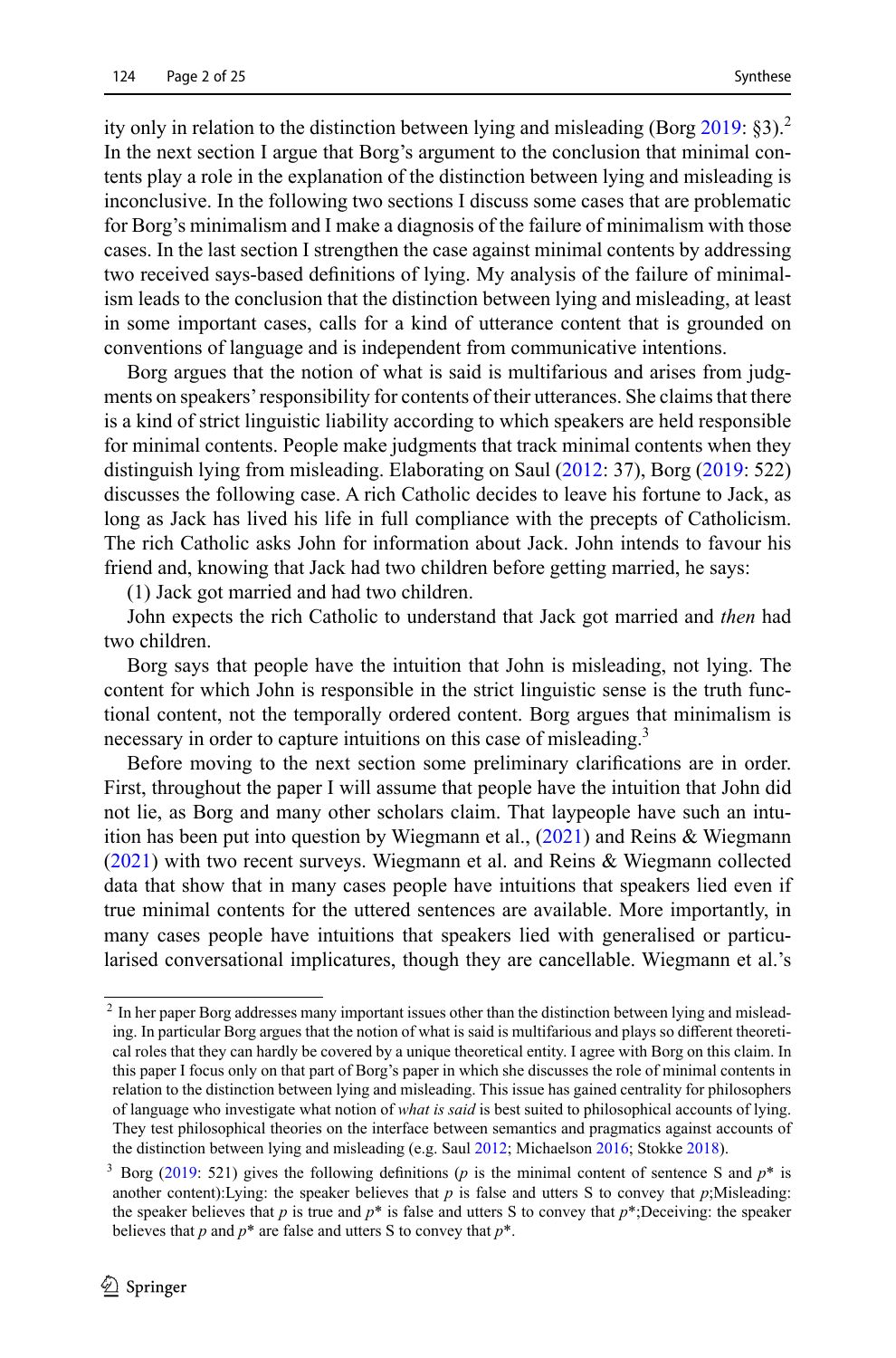and Reins & Wiegmann's main theoretical purpose is to argue against says-based definitions of lying showing that they return too narrow a concept of lying which does not correspond to the folk concept of lying. They favour a commitment-based definition of lying close to Viebahn's one ([2020,](#page-24-5) [2021](#page-24-6)). (See Marsili [2020](#page-24-7) for another commitment-based definition).

My purpose in this paper is not to take a direct stand in the debate on philosophical definitions of lying.<sup>4</sup> Rather, my purpose is to argue against minimalism in semantics by showing that minimal contents have no theoretical role in the explanation of the distinction between lying and misleading. Although my interest is more in the field of philosophy of language than in the filed of ethics, my purpose is of interest for scholars who work at definitions of lying, independently of the kind of definition they favour. In Sect. [5](#page-18-0) I argue that two received says-based definitions of lying suffers from difficulties that are related to minimal contents. Excluding that minimal contents have a theoretical role in the analysis of lying is of interest also for scholars who favour commitment-based definitions of lying. One way of being committed to a content p is to assert that p by saying that p, and one way of not being committed to a content q is to retain deniability for q and to retreat to a content p by claiming that p and not q is the content of the utterance. If Wiegmann et al.'s and Reins and Wiegmann's surveys are reliable, they show that in many cases this form of deniability and defence from the charge with lying is not possible. Yet, for sure there are cases in which that form of deniability is possible. Thus, even if Wiegmann et al. and Reins and Wiegmann are right, Borg's attempt retains centrality at least with respect to some cases in which lying is distinct from misleading. And if successful, Borg's attempt would establish a theoretical role for minimal contents.<sup>5</sup>

<sup>&</sup>lt;sup>4</sup> Nor is my purpose to take a stand in the philosophical debate about the definition of assertion, though many scholars, Borg included, draw interesting conceptual connections between the project of providing a definition of lying and the project of giving a definition of assertion. Supporters of says-based definitions of lying tend to work with a notion of assertion grounded on a notion of what is said (Stokke [2018\)](#page-24-4). Supporters of commitment-based definitions tend to spell out the notion of assertion in terms of commitment to contents (Marsili [2020](#page-24-7); Viebahn [2021\)](#page-24-6).

<sup>&</sup>lt;sup>5</sup> Some considerations are in order with respect to Wiegmann et al.'s ([2021](#page-24-1)) and Reins & Wiegmann's ([2021\)](#page-24-2) surveys, and with respect to empirical surveys on the concept of lying in general (For an overview of experimental studies on the folk concept of lying see Wiegmann & Meibauer [2019](#page-24-8)). First, these surveys try to show that philosophical definitions do not capture the folk concept of lying. Even if they are reliable, this does not mean that there is no room for a philosophical analysis of lying that addresses a narrower phenomenon than the folk concept. For example forms of lying like perjury in courtrooms, and in general forms of lying that can be targeted by laws and penal codes (see Skoczeń [2021](#page-24-9) for a survey whose results motivate the project of defining a concept of lying in the field of jurisprudence that diverges from the folk concept). And even if limited to such a narrower phenomenon, the theoretical question as to what notion of *what is said* is best suited for a correct philosophical analysis still remains. And it remains even from the perspective of commitment-based definitions, since at least one form of commitment to a content p comes from asserting that p by saying that p. Second, empirical surveys like Wiegmann et al.'s ([2021](#page-24-1)) and Reins & Wiegmann's ([2021\)](#page-24-2) raise a lot of conceptual and methodological issues that should be addressed with great care before taking their results to be reliable. For example, laypeople might use two concepts of lying, a broad one and a narrow one. One objection, then, is that the tests in those surveys trigger intuitions related to the broad concept only. The authors of those surveys address this objection, and I am not claiming that their responses are wrong. I think, however, that they are not conclusive. Another aspect is that surveys should gather empirical data also on how laypeople lie and mislead avoiding lying, and not only on when laypeople judge others speakers to be lying or misleading. Third, it is a highly debated methodological issue whether, and to what extent, intuitions have an eviden-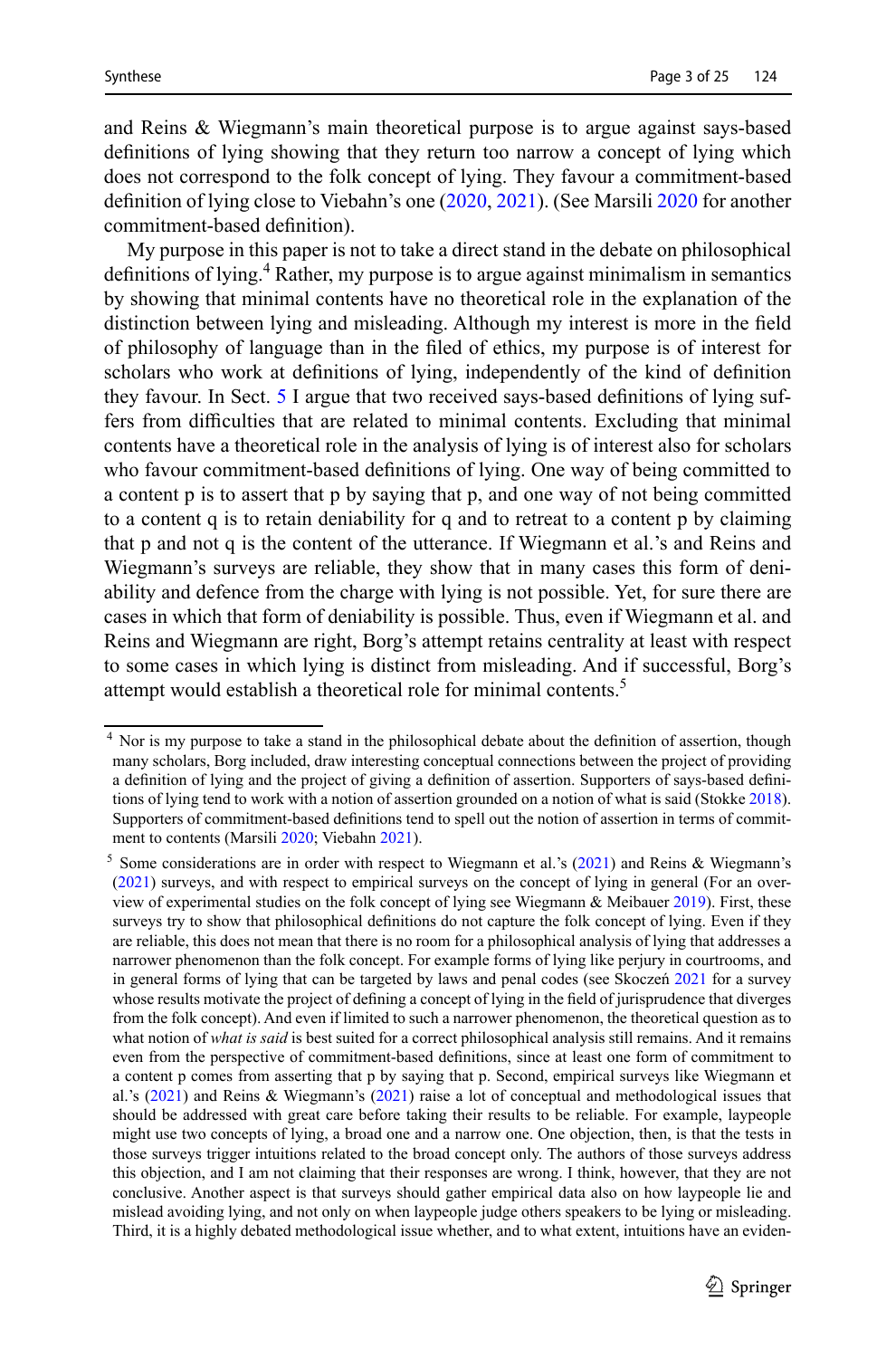My claim is that Borg's attempt is not successful. In order to capture the form of deniability in cases in which the speaker is able to discharge the accusation of lying, Borg's minimalist notions of linguistic liability and semantic content are not suitable.<sup>6</sup>

Second, one might wonder whether the need to find a theoretical role for minimal contents is really pressing for minimalists. After all, don't we need minimal contents as the output of a semantic module or a semantic competence that works independently of contextual information? I reject the view that minimal contents are returned by a semantic module or a semantic competence working independently of contextual information. I follow the view (see Korta & Perry [2007](#page-24-10)b, Perry [2007](#page-24-11)) that a Kaplanesque two dimensional semantics, with quantifications over the parameters demanded by the meaning (character) of expressions, returns token-reflexive contents that provide a kind of truth conditions for utterances when contextual information is not available or ignored.<sup>7</sup> However, the kind of theoretical role that Borg has in mind with respect to the distinction between lying and misleading cannot be covered by token-reflexive contents. Thus, Borg's attempt deserves close attention in philosophy of language, because if it were successful, it would establish a role for minimal contents beyond the issue on what kind of contents are returned by a semantic module or a semantic competence.

Third, I have to clarify some distinctions I will use in the following sections. I contrast minimalism with contextualism. Minimalism (Borg [2004,](#page-23-3) [2012;](#page-23-4) Cappelen & Lepore [2005\)](#page-23-2) covers semantic theories according to which the conventional meanings of the expressions occurring in a declarative sentence determine, in accord with the syntactic structure of the sentence, a full propositional content with determinate truth conditions. Exceptions are the conventional meanings of overt context-sensitive expressions of the *Basic Set* (Cappelen & Lepore [2005\)](#page-23-2), which do not determine context invariant contents but provide guidance for speakers to express different contents in different contexts of utterance.

tial role in philosophy and in the method of cases. Wiegmann et al.'s ([2021](#page-24-1)) and Reins & Wiegmann's ([2021](#page-24-2)) surveys are groundbreaking because they open the field to a lot of future interesting works, both conceptual and empirical.

 $<sup>6</sup>$  If some readers have the intuition that John lied, they can enrich the setting of the scenario up to a point</sup> where John did not lie because he retains deniability for the temporally enriched content and is allowed to retreat to the truth functional one (a point where John is not committed to the temporally enriched content).

<sup>7</sup> Take for example the sentence 'I am tired' uttered by speaker A. Minimalists (Borg [2004,](#page-23-3) [2012](#page-23-4); Cappelen & Lepore [2005](#page-23-2)) say that semantics returns the content that A is tired. Korta & Perry ([2007](#page-24-10)b: 100- 101) hold that semantics returns the token-reflexive content that the speaker of the utterance is tired. That A is tired is the locutionary content, which is returned by exploiting the contextual information that A is the speaker of the utterance. But the contextual information that A is the speaker of the utterance is not semantic information. The semantic machinery works with compositional clauses that quantify over the parameters that figure in the index that represents the contextual information. Indeed, this is how Kaplan's [\(1989](#page-23-5)) semantics of indexicals and demonstratives works. Conventionalism attempts to extend Kaplan's approach to a large amount of expressions. Consider the sentence 'I'll fix the car soon' in one of Korta & Perry's ([2007](#page-24-10)b: 101) examples. Semantics returns the truth-conditions that the speaker of the utterance will fix the car she is referring to with 'the car' within the length of time that counts as upper bound of what counts as 'soon' according to her intention.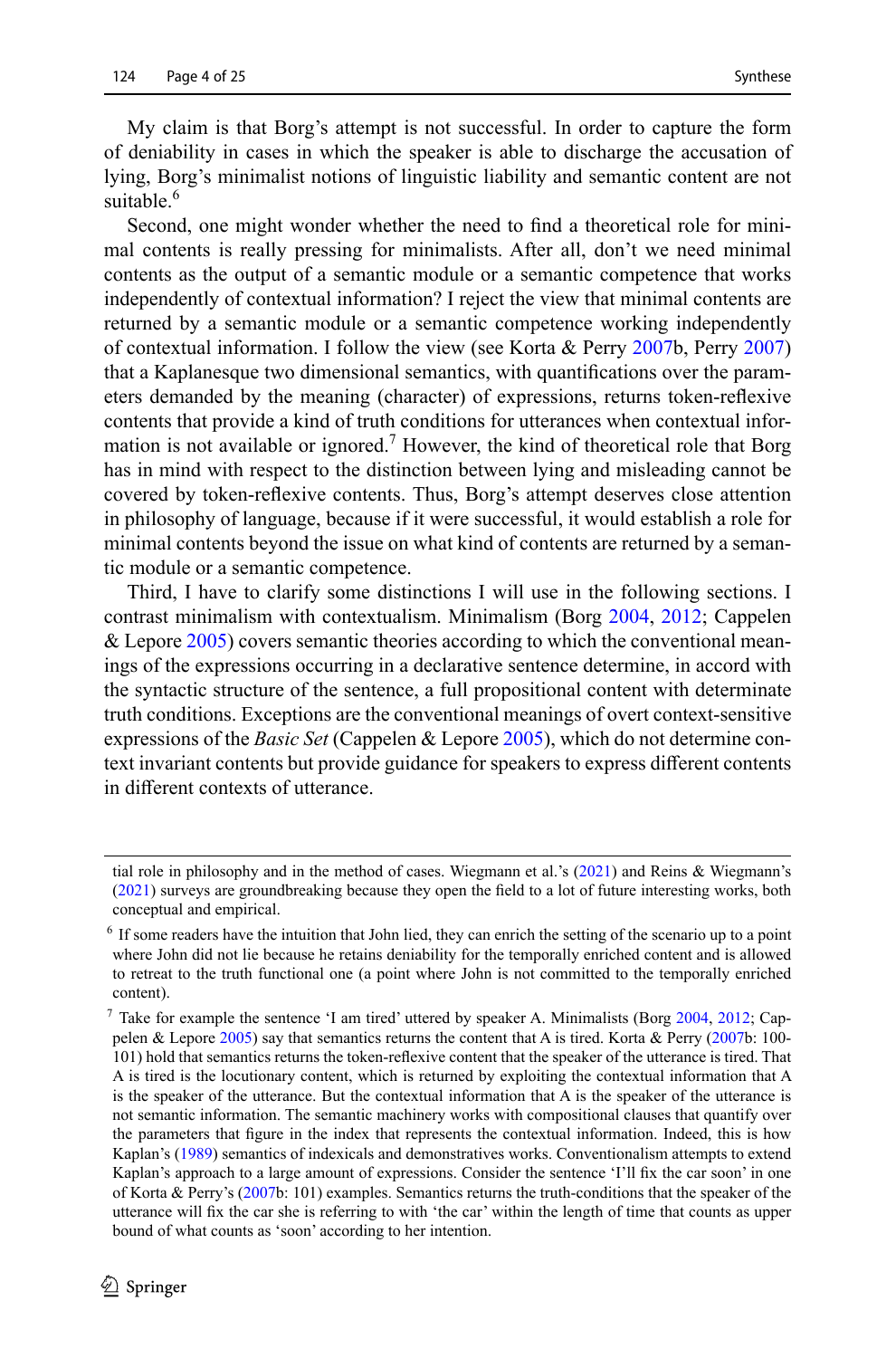Contextualism (some scholars prefer to call it *Linguistic Pragmatism*, see Neale [2004](#page-24-12), Devitt [2021\)](#page-23-6) comprises a family of theories (Carston [2002;](#page-23-7) Recanati [2004,](#page-24-13) [2010](#page-24-14); Sperber & Wilson  $1986$ <sup>8</sup> that converge on semantic underdetermination, although they diverge with respect to many other important theoretical aspects and purposes. Semantic underdetermination says that the conventional meanings of many expressions (perhaps all, according to radical versions of contextualism, see Travis [2008](#page-24-16), Unnsteinsson [2014](#page-24-17)) underdetermine their semantic contents. According to contextualists, for many sentences the composition of the conventional meanings of the expressions occurring in them returns at most semantic schemata and only with the help of contextual supplementations full propositional contents with determinate truth conditions are obtained. Moreover, even when the composition of conventional meanings returns a full propositional content, in most cases that content is not what the speaker intends to say with the utterance. Central for contextualists is the difference between the context-dependence of overt context sensitive expressions in the Basic Set and the context-dependence of semantically underdetermined expressions. The context-dependence of overt context sensitive expressions is linguistically governed by conventions of language, and it is codified in their conventional meanings as in Kaplanesque characters. The context-dependence of semantically underdetermined expressions is not codified in conventions of language and is the result of pragmatic supplementations that are not linguistically governed.

Contextualists need not deny that for some expressions the conventional meaning determines a literal content. As I explain in the next section with respect to the conjunction 'and', this is in part the reason why Borg's argument is inconclusive. Yet, according to contextualists, there is no theoretical point in positing a level of composition of literal contents, if any, independent from pragmatic modulations. For example, even granting the honorific title of *literal content* to the truth functional meaning for the conjunction 'and', the fact that such content enters the propositional content of an utterance is the result of a level of composition of truth conditions that involves pragmatic modulations. The pragmatically modulated composition can operate with the literal content of an expression, if any (e.g. the truth functional content of 'and') or with a pragmatic supplementation of it (e.g. the temporally or the causally enriched content of 'and').

Finally, I contrast contextualism with conventionalism<sup>9</sup>. Conventionalism (Devitt [2021](#page-23-6); Korta & Perry [2007a](#page-23-8), 2007b; Lepore & Stone 2015; Perry [2007](#page-24-11)) covers theories that explain away semantic underdetermination in terms of a linguistic phenomenon similar to the context dependence of overt context sensitive expressions. The idea is that for most expressions the contextual supplementations that enter the truth conditional contents of utterances are linguistically governed by conventions of lan-

<sup>8</sup> Bach [\(1994](#page-23-9), [2001\)](#page-23-10) can be counted as a contextualist with respect to implicitures, and as a minimalist with respect to literal semantic contents. Notice, however, that Bach's semantic contents mostly fall short of full propositionality.

<sup>&</sup>lt;sup>9</sup> I am grateful to an anonymous reviewer for suggesting this label to me.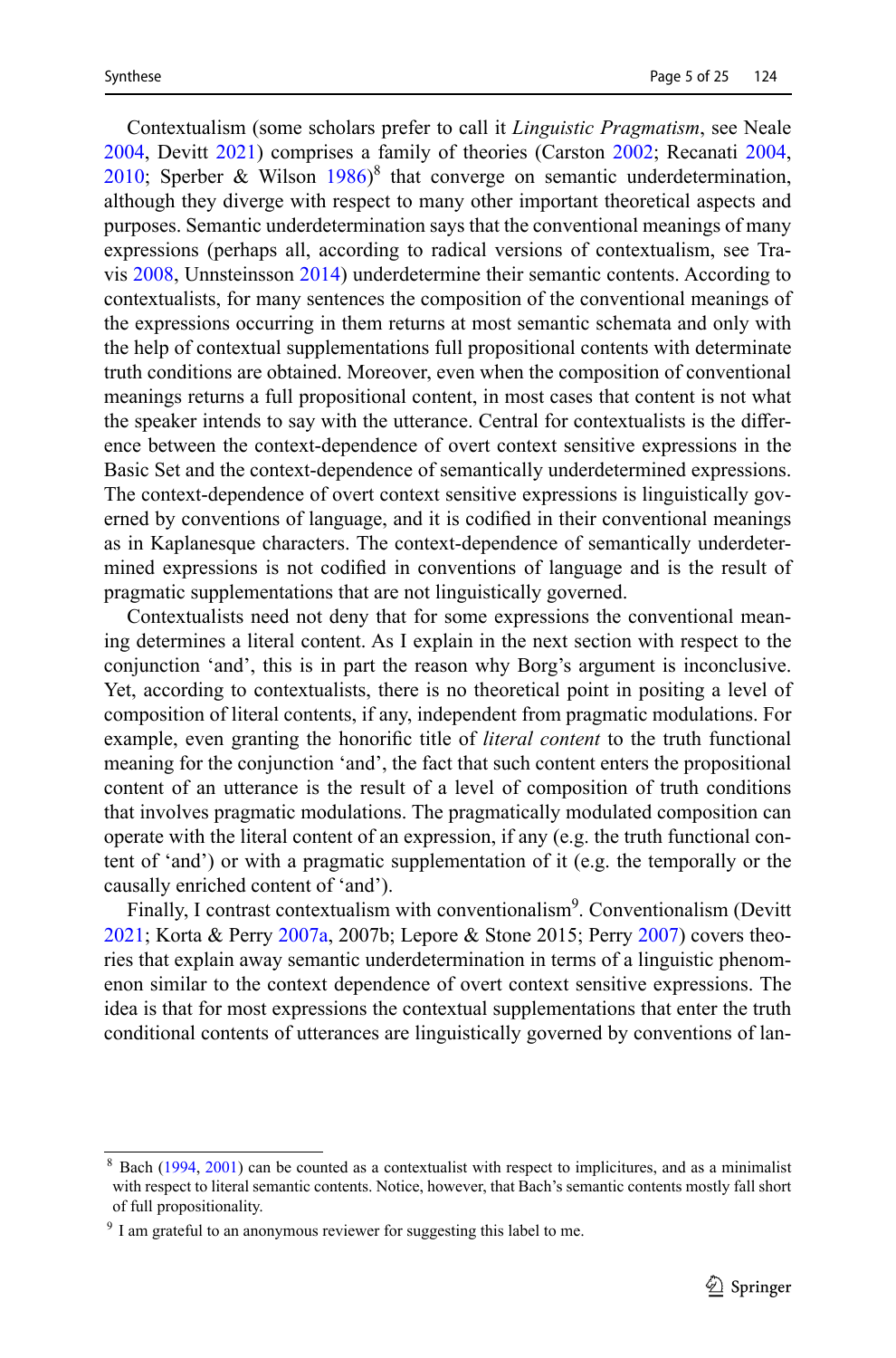guage that are codified in conventional meanings like Kaplanesque characters for indexicals and demonstratives.<sup>10</sup>

Let me explain the point with an example with 'ready'. When speakers use the expression 'ready', they take on the semantic burden of making it explicit what someone or something is said to be ready for. The commitment to provide a completion is independent of communicative intentions. It stems from the speakers' locutionary intention<sup>11</sup> to use 'ready' in accord with its conventional meaning, and it belongs to an expressive level, not to a communicative level. If speaker A utters 'Helga is not ready', A cannot dismiss a request for being more explicit. If hearer B asks 'What for?', A cannot answer 'I have no idea'.<sup>12</sup> The following dialogue is odd:

A: Helga is not ready.

B: What for?

A: I have no idea.

The oddity is not simply a matter of lack of cooperativeness. The response 'I have no idea' reveals incompetence on the use of 'ready'. B takes that response as linguistically unacceptable and remains in the dark about what A said. If it were a matter of lack of cooperativeness and not a misuse of language, B would understand what A said but would remain in the dark about why A said that. Yet, if A responds 'I have no idea', there is no proposition said by A that B can understand.

Conventionalism introduces a level of content (I will borrow Korta and Perry's terminology and call it *locutionary content*) that is distinct from (i) what the speaker intends to say—in the Gricean sense of saying that requires audience-oriented intentions—and (ii) what the hearer thinks the speaker intends to say. Some scholars, notably Neale ([2005,](#page-24-18) [2016\)](#page-24-19), claim that there is no theoretical need for a level of utterance content distinct from (i) what the speaker intends to say and (ii) what the hearer thinks the speaker intends to say. When (i) and (ii) coincide, there is no theoretical role for a notion of what is said upon which (i) and (ii) are supposed to converge. And when (i) and (ii) are distinct, there is no theoretical point at all in bestowing the honorific title of 'what is said' on a different kind of utterance content (Neale [2005:](#page-24-18) 182).<sup>13</sup>

I will explain that the level of utterance contents introduced by conventionalism covers the theoretical role that Borg thinks is covered by minimal contents. After all, Borg is right on one important point: in order to capture the distinction between lying and misleading, at least in those cases in which speakers can defend themselves from the charge with lying by denying responsibility for the disbelieved information, we need a kind of linguistic liability and a kind of contents that are independent from

<sup>&</sup>lt;sup>10</sup> Semantics captures conventions of language by Kaplanesque characters. For some expressions, Kaplanesque characters do not return denotations, but rules of use. For instance, the character of 'I' does not return a denotation but a rule that says that 'I' is used to refer to the speaker. Of course, once the identity of the speaker is given, the character fixes the denotation of the utterance of 'I'. But fixing the identity of the speaker is not a task for semantics. Kaplan [\(1999](#page-23-11): 3) brings to light the potential of his analysis of indexicals and demonstratives in line with the formalist tradition for developing a semantics of use that, for some expressions, does not ask after worldly meanings but after rules of use.

<sup>&</sup>lt;sup>11</sup> Readers who dislike talking of intentions can replace 'intentions' with 'intentional states'.

 $12$  Recanati [\(2010](#page-24-14): 84) discusses the 'No idea' test.

<sup>&</sup>lt;sup>13</sup> See Devitt  $(2021: 104)$  $(2021: 104)$  $(2021: 104)$  for a clear illustration of this point.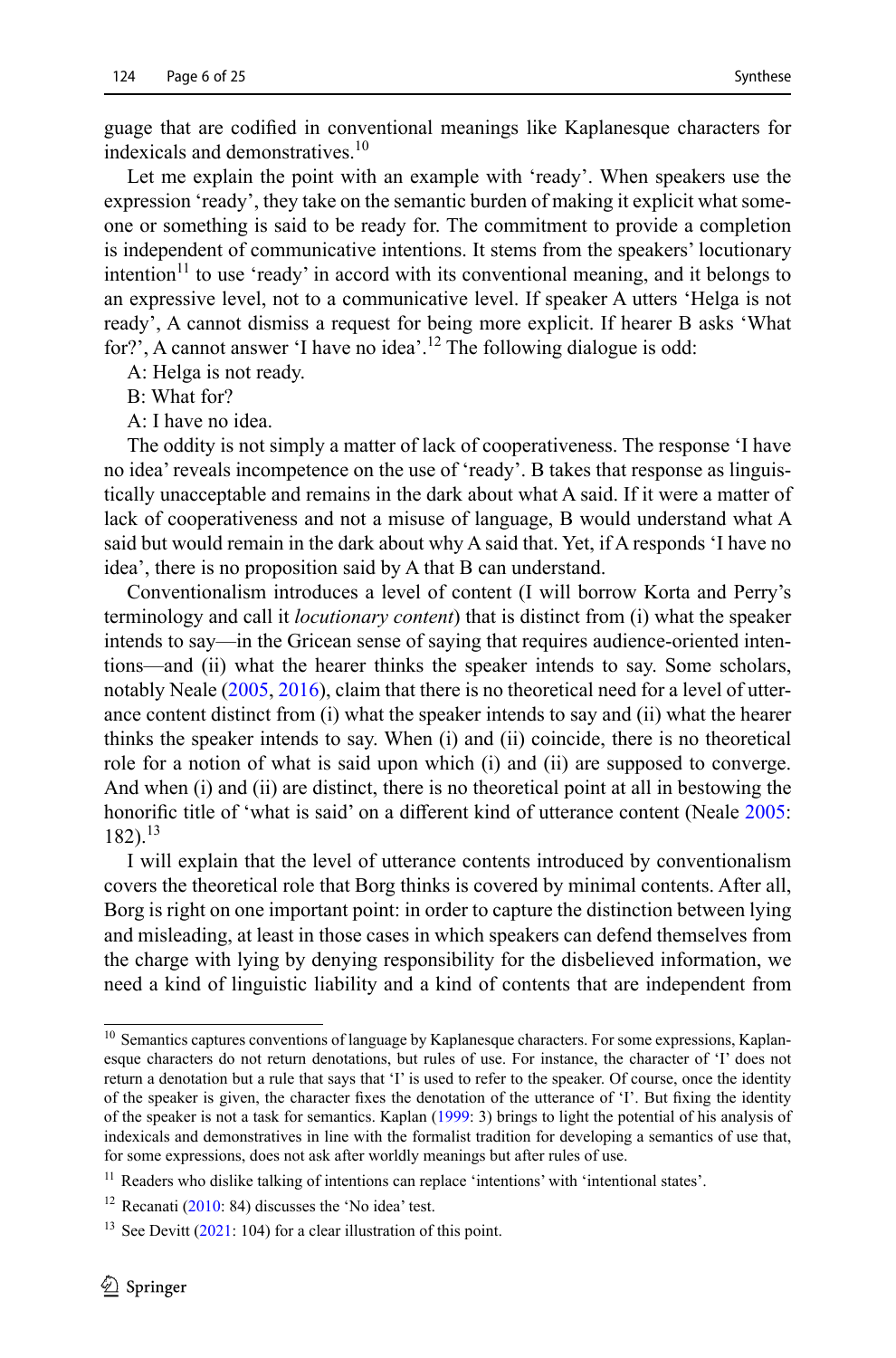communicative intentions. I argue that conventionalism provides that kind of linguistic commitment and that kind of utterance contents.<sup>14</sup>

## **2 Borg's argument is inconclusive**

Borg argues that minimalism is necessary to explain the intuition that John is not lying because contextualism fails to explain it. The content for which John is responsible is the truth functional content that Jack got married and had two children in one order or the other. Borg says that this truth functional content cannot be an explicature, because it is the temporally ordered content that first reaches the relevance threshold of the hearer. Contextualists cannot maintain that the intuition that John is not lying tracks an explicature with the truth functional content without running counter to their own account of explicatures. Borg's argument can be reconstructed as follows:

- 1. The intuition that John is not lying tracks the truth functional content.
- 2. Contextualism cannot explain such intuition because contextualism (i) predicts that the explicature in John's example is the temporally ordered content and (ii) affirms that explicatures are what is said.
- 3. If contextualism cannot explain the intuition that John is not lying, then only minimalism can.
	- Therefore:
- 4. Minimalism plays a substantive theoretical role.

I grant premise 1. Yet, premise 2 is controversial and premise 3 is false.

*Premise 2*. Borg is too rash to affirm that the explicature in John's example is the temporally ordered content that Jack got married before having two children. Borg's reason is that the temporally ordered content first crosses the relevance threshold of the hearer. In doing so, Borg plays with too naïve a reconstruction of the contextualist picture.

The notion of explicature is often defined in terms of the content the hearer figures out as what the speaker says. Representative of this approach is Recanati's *Availability Principle*, which says that what is said must be intuitively accessible to the participants to the conversation. However, several authors (Bach [2005;](#page-23-12) Devitt [2021;](#page-23-6) Neale [2016\)](#page-24-19) have argued that the metaphysical question of the determination of what is said must be kept distinct from the epistemological question of how the hearer figures out what the speaker says. What the hearer does or is expected to do is not determinative of what is said. What determines that an utterance has a given content are (i) the fact that the speaker participates in a set of linguistic conventions, (ii) the fact that the speaker has in mind certain contextual values that the meanings of the uttered words demand to be filled in the content, and (iii) the fact that the speaker adds some free pragmatic adjustments.

<sup>&</sup>lt;sup>14</sup> I am not claiming that the notion of locutionary content exhausts the notion of what is said. I agree that the notion of what is said is multifarious and a unique notion cannot cover all its theoretical roles.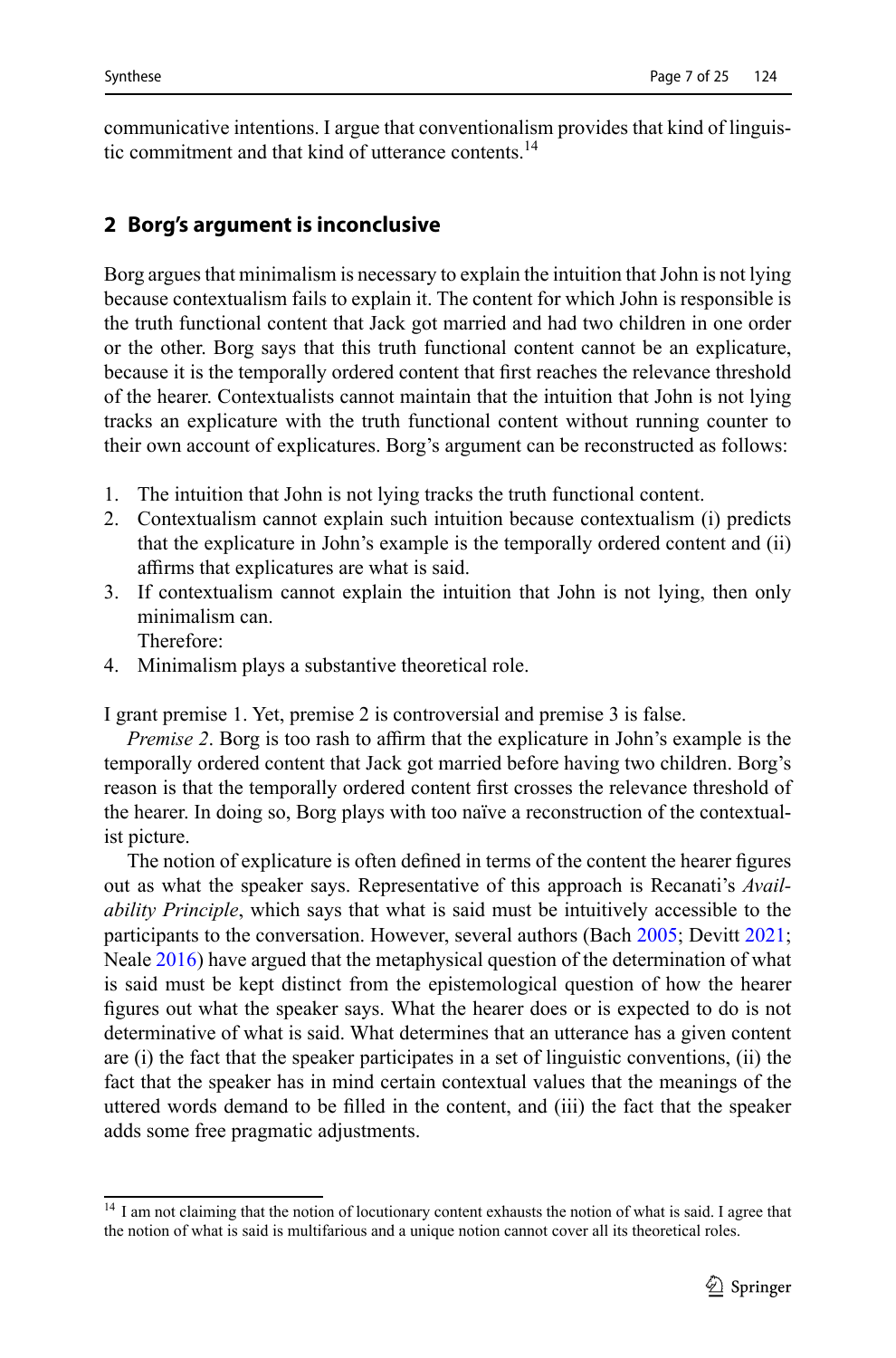Contextualists need not deny that some expressions possess a literal content. Contextualists might identify the literal content of 'and' with the truth functional conjunction. For example, Recanati [\(2010](#page-24-14): 45) defines literalness as a special case of modulation. Modulation is a pragmatic process that maps the content of an expression onto another content and the content so modulated enters the composition of truth conditions. Literalness is defined as zero modulation that takes the literal content of an expression, if any, and returns the same content. The conjunction 'and' might have a literal content, the truth functional one, which depending on the context is modulated onto the temporally or the causally enriched content, but it might also be modulated onto itself (zero modulation).

This picture provides contextualists<sup>15</sup> with the resources to cope with John's example. Contextualists can maintain that John uses the conjunction 'and' with its literal content. What John says is that Jack got married and had two children in one order or the other. The fact that John expects the rich Catholic to understand that Jack got married before having two children and the fact that the rich Catholic does interpret John's utterance that way have nothing to do with the determination of what John said. John's communicative strategy is tricky because he expresses the truth functional content, although he expects the rich Catholic to understand the temporally ordered content. To say, as Borg does, that for contextualists John is committed to the temporally enriched content because that is the content that the rich Catholic understands is to conflate the metaphysical determination of what is said with the epistemology of understanding.

There is one important lesson, though. The notion of saying that is involved in the claim that John says that Jack got married and had two children in one order or the other cannot be the Gricean notion of saying. According to Grice, saying something entails meaning it, and speakers cannot mean something and expect that the audience will not understand it. It is a requirement for speakers to mean a certain content that they expect the audience to recognize their intention to communicate that content. Yet, as Saul ([2012:](#page-24-0) 53) points out, in many cases misleaders do not mean what they say. They do not intend their audience to focus on what they say. Rather, they intend the audience to be misled into believing something different from what they say. John expects the rich Catholic to understand the temporally enriched content that Jack got married before having two children, but he is not linguistically committed to that content.

There is another important lesson. The distinction between the metaphysical determination of what is said and the epistemology of understanding is not sufficient for responding to Borg's argument. It is necessary to keep the speaker's intentions that are determinative of what is said apart from communicative intentions. Here I have in mind a notion of utterance content inspired by Korta and Perry's ([2007](#page-23-8)a, [2007](#page-24-10)b) *locutionary content* and Devitt's ([2021\)](#page-23-6) *what is said*.

<sup>&</sup>lt;sup>15</sup> I am not defending any contextualist philosopher. It is enough to point at a contextualist position in the logical space that does not fall prey to Borg's argument. This contextualist position makes the concession that 'and' has a core meaning. But why should a contextualist be forced to deny that? (Though many contextualists deny that).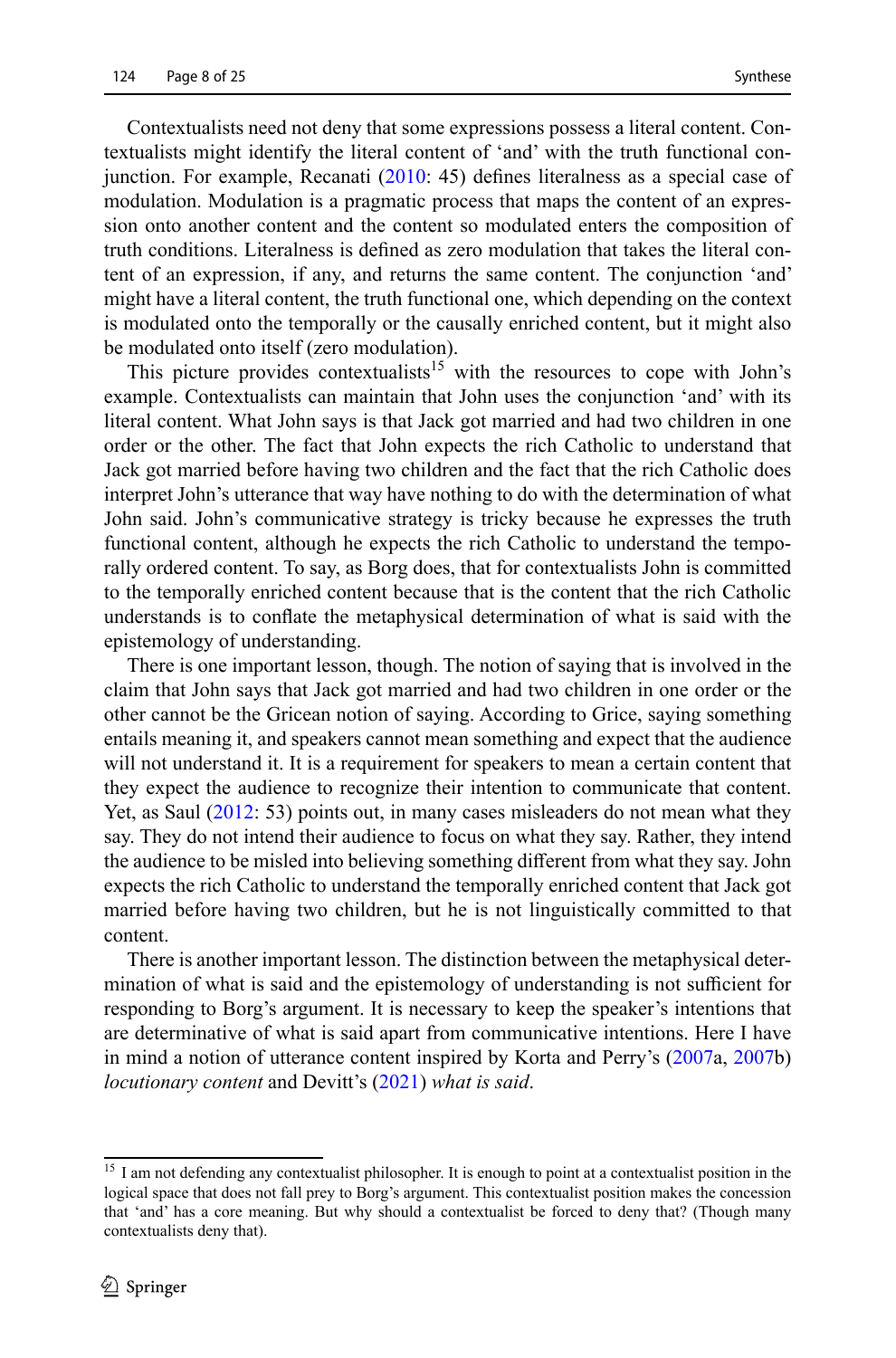Korta & Perry ([2007a:](#page-23-8) 172) develop the notion of *locutionary content* as a kind of utterance content that is determined by the following intentions of the speaker (assuming English is the language):

- (i) Producing grammatical phrases of English, by speaking, writing, typing, signing, or other means;
- (ii) Doing so with appropriate intentions that resolve:
- a. which words, of those consistent with the sounds uttered (or letters typed), are being used;
- b. which meanings of those permitted by the conventions of English for the words and phrases being used, are being employed;
- c. which of the syntactic forms consistent with the order of words, intonations, etc. are being employed;
- d. nambiguities; that is, issues about the reference of names which various persons, things, or places share;
- e. the primary reference of demonstratives and other deictic words and issues relevant to the reference of indexicals;
- f. anaphoric relations;
- g. the values of various other parameters that are determined by the speaker's intentions.

Devitt's [\(2021](#page-23-6): 38) notion of *what is said* has many traits in common with Korta and Perry's notion of *locutionary content*. Devitt develops his notion of what is said as a content of utterances that is determined by speakers' exploitation of conventions of language. Devitt argues that three sorts of properties are constitutive of what is said:

- (i) Properties arising from linguistic conventions;
- (ii) Disambiguation;
- (iii) Saturation.

Apart from terminological differences<sup>16</sup>, there is a large overlapping between Korta and Perry's *locutionary content* and Devitt's *what is said*. First, both contents are non-Gricean in an important respect. The intentions (intentional states $17$ ) on the part of the speaker that are determinative of both kinds of content are expressive and not communicative. Such intentions are independent of what the hearer does or is expected to do. This is not to say that Korta and Perry's *locutionary content* and Devitt's *what is said* are never meant in the Gricean sense. On the contrary, typically they are (part of) what speakers intend to communicate to the audience. Yet, the fact that a content *p* is said in the locutionary sense does not entail that *p* is meant in the Gricean sense.

<sup>&</sup>lt;sup>16</sup> Korta and Perry do not call 'semantic' their locutionary contents because on their view the output of semantics are token-reflexive contents, whereas Devitt calls 'semantic' his *what is said* because it is governed by rules of language, mainly established by conventions.

<sup>&</sup>lt;sup>17</sup> Devitt speaks of intentional states instead of intentions.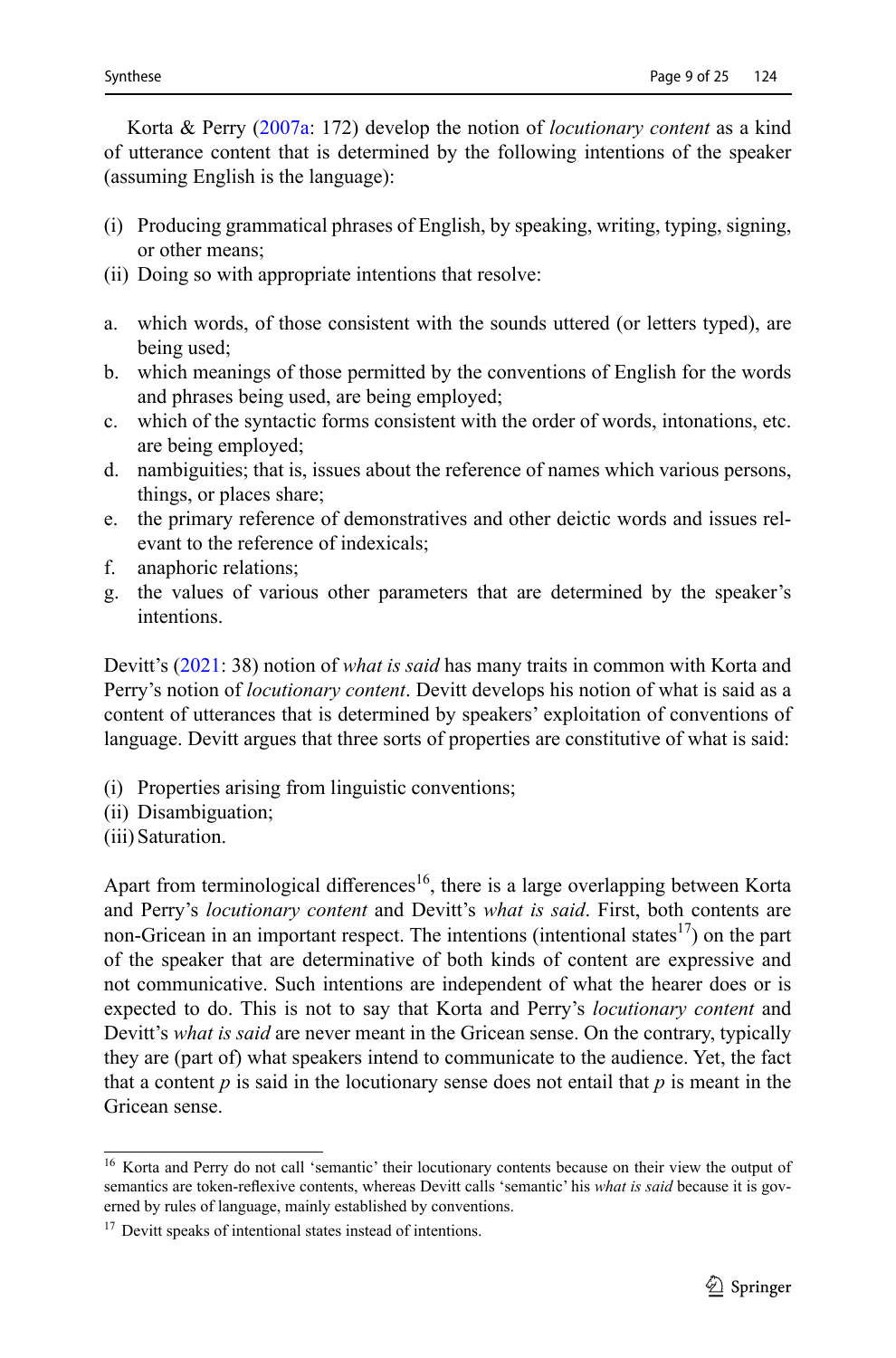Second, there are important connections between Devitt's properties (i) to (iii) and Korta and Perry's (a) to  $(g)$ . Devitt's properties arising from linguistic conventions (i) correspond to Korta and Perry's (a) and (b). Devitt's disambiguation (ii) covers to a large extent Korta and Perry's (b), (c), and (d). Devitt's saturation (iii) covers to a large extent Korta and Perry's (e), (f), and (g).

Devitt holds that the meaning of, for example, quantifiers, genitives, 'it is raining', and 'ready' demands saturation in context by an implicit reference the speaker has in mind. The linguistic conventions that govern the use of those expressions demand that the speaker has in mind a particular restriction of the domain of quantification for a quantifier, a particular relation for a genitive, a particular location where it is said to be raining, a particular course of action for which someone or something is said to be ready. Devitt says that the conventionally established meaning of those expressions has an implicit slot to be filled. Although Perry dislikes the term 'saturation', his idea (subscribed by Korta) of unarticulated constituents is quite close (and precedent) to Devitt's idea of slots to be filled. Perry ([2007](#page-24-11)) is a very helpful text where to look for evidence for conceptual connections between Perry's unarticulated constituents and Devitt's slots to be filled. Just to give a couple of examples, Perry ([2007](#page-24-11): 553) says that the presence of an unarticulated location in the content of 'it is raining' is demanded by the conventions that govern the use of that expression. Devitt has the same view about weather reports. In the same vein, Perry ([2007:](#page-24-11) 558) says that the rule that governs the meaning of 'late' demands that the speaker has in mind a particular event for which someone or something is said to be late. This is the same view that Devitt holds with respect to 'ready' and 'enough'. The central point is that conventions of language commit speakers to providing unarticulated constituents (Perry) or to filling slots (Devitt), and commit speakers to contents for their utterances independently of communicative intentions.

One important idea that Korta, Perry, and Devitt share is the rejection of the view that Devitt calls 'the tyranny of syntax' (Devitt [2021](#page-23-6): 216). Neither Perry's unarticulated constituents nor Devitt's slots to be filled are explained by positing elements in the syntactic structure or logical form that match them. Korta, Perry, and Devitt reject commitment to the Isomorphic Principle according to which there must be a correspondence between the structure of a sentence and the structure of the content it expresses.<sup>18</sup>

Perry's unarticulated constituents and Devitt's slots to be filled are to be found in linguistic rules, which are posited to provide the best explanation of regularities of use. Perry ([2007](#page-24-11): 550) says that linguistic rules are registered in the 'lexicon'. The lexicon Perry has in mind is a dictionary that supplies the information an artificial system would need in order to parse and use natural language sentences. That is the kind of information that is (implicitly) used by humans and needs to be made explicit for artificial systems. The lexicon registers thematic rules, like the one that demands a location for 'it is raining', and permissive rules, like the one that says that 'it is rain-

<sup>&</sup>lt;sup>18</sup> This is a reply to Bach's ([1998,](#page-23-13) [2005\)](#page-23-12) argument that it is arbitrary to introduce unarticulated constituents or gaps to be filled if there is no evidence of their presence in the structure of sentences as phonic or aphonic elements. (See also Neale [2007](#page-24-20) for a discussion of this point). Moreover, it marks an important difference from the hidden indexical view (Stanley [2000\)](#page-24-21).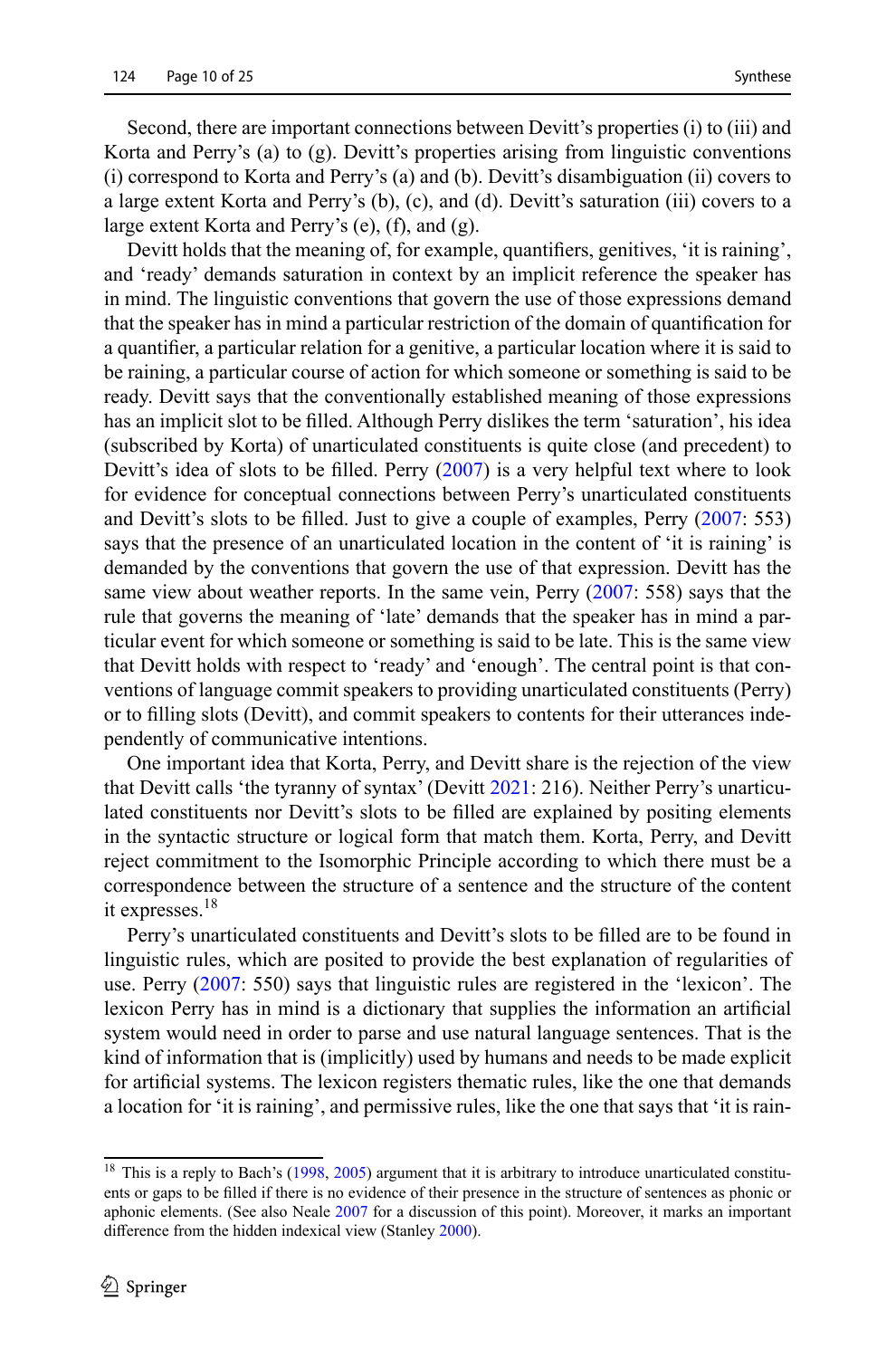ing' can be used to say of a location that it has many of a number of properties: from sprinkling to monsoon-like rain. Perry  $(2007: 555)$  $(2007: 555)$  $(2007: 555)$  says that most of the conventions that govern words are permissive and permit to use them to stand for a number of things, often related to each other. It is one's intention that determines which thing one uses the word to stand for. Perry's thematic rules correspond to Devitt's rules that demand slots filling, and Perry's permissive rules correspond to Devitt's conventions that specify a plurality of related meanings governing expressions<sup>19</sup>, which Devitt [\(2021](#page-23-6): 203) pushes to the extent of putting in doubt the existence of most generalized conversational implicatures as a pragmatic phenomenon (e.g. the temporal meaning of 'and').

There are important philosophical differences between Korta and Perry's view and Devitt's one, and I do not want to oversimplify them. The point to be stressed is that they recognize a level of utterance content that is determined by the fact that speakers exploit linguistic conventions and undertake the burden of filling the slots that those conventions demand to be filled. Linguistic conventions and what they demand generate a form of linguistic liability of speakers for the contents of their utterances that is independent from communicative intentions. This form of linguistic liability for utterance contents is independent from what hearers do or are expected to do, from their actual or hypothetical mental states, and from actual or hypothetical effects on them. Henceforth I will adopt Korta and Perry's expression *locutionary content* for such a kind of utterance content. As said in the introduction, I call *Conventionalism* the view that recognises the fundamental role of conventions of language in the constitution of utterance contents that are independent of communicative intentions.

Borg is right on one very important point after all. In order to capture intuitions on the lying/misleading distinction (at least in those cases where speakers retain deniability for disbelieved information) we need a notion of linguistic liability according to which speakers are responsible for expressing contents that need not be meant in the Gricean sense. Minimal contents satisfy this constraint, but they are too minimal. I will argue that we need conventions of language that commit speakers to locutionary contents for their utterances.

*Premise 3*. Even granting the failure of contextualism, conventionalism provides an alternative explanation of why John is not lying. Some philosophers treat certain phenomena as semantic rather than pragmatic. In particular, some generalised implicatures are treated as cases of ambiguity (Strawson [1952](#page-24-22); Lepore & Stone 2015; Devitt [2021](#page-23-6)). On this approach, the conjunction 'and' is governed by different conventions specifying different meanings.<sup>20</sup> One is the truth-functional meaning, another is the temporally ordered meaning, and still another might be the causally ordered meaning. People might judge that John is not lying because, if charged with lying, he can retreat to the truth functional meaning of 'and'. John chooses the truth functional meaning and can think in good conscience that he is saying that Jack got married and had two children in one order or the other. Nonetheless John expects that the rich Catholic understands that Jack got married before having two children.

<sup>&</sup>lt;sup>19</sup> The examples Perry ('red') and Devitt ('run', 'cut') discuss are different, but their approaches are conceptually similar.

 $20$  See Posner ([1980\)](#page-24-23) for some early objections to conventionalism.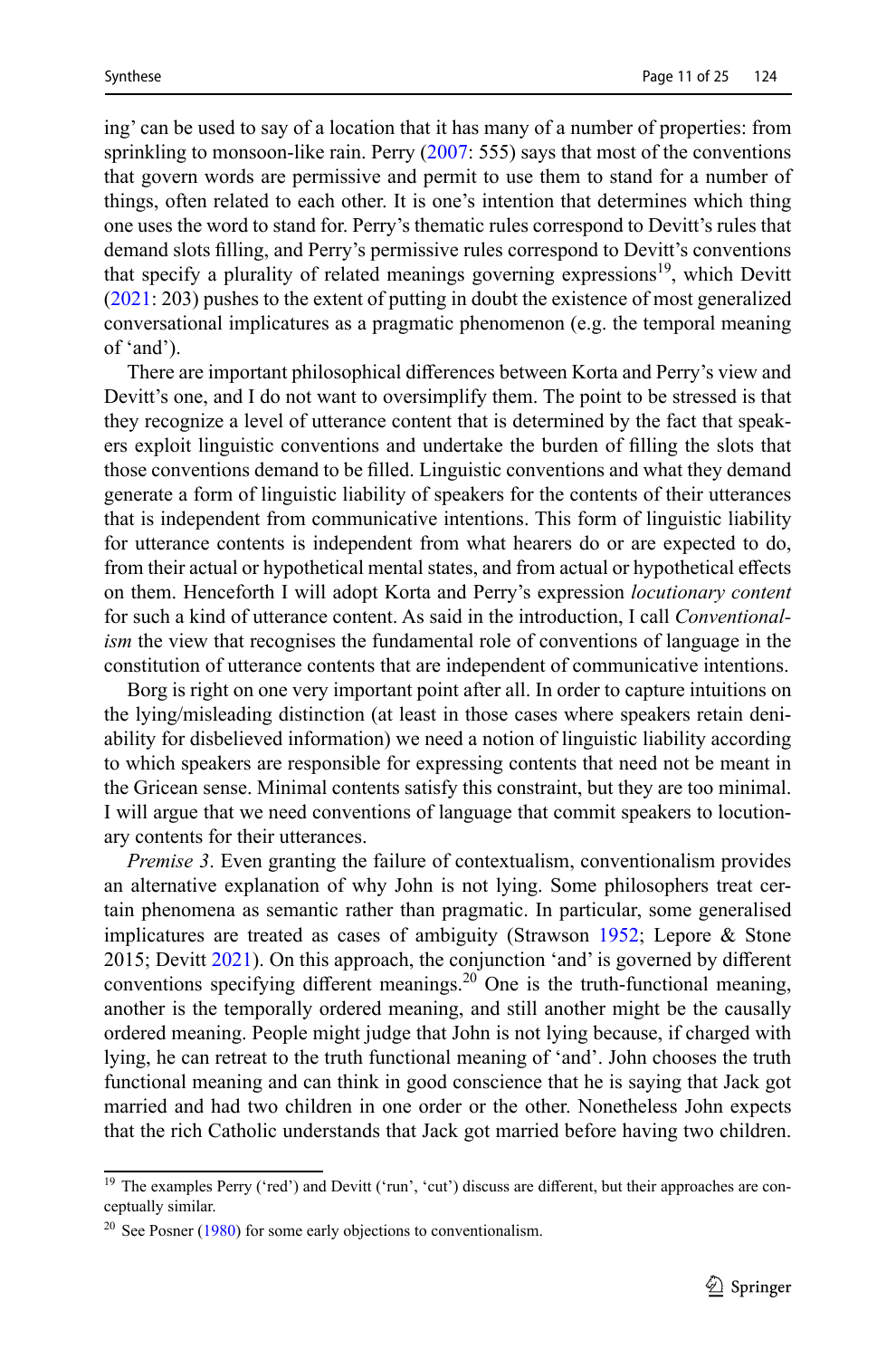Suppose John's moral precepts prohibit him from lying. John can truly think that he is keeping faith with his moral precepts.

John's communicative strategy is tricky just because he can play with the semantic polysemy<sup>21</sup> of 'and'. John might intentionally use the conjunction 'and' with the truth functional meaning and at the same time have the expectation that the rich Catholic will misunderstand his utterance with the temporal meaning. John plans his misleading strategy relying precisely on the semantic polysemy of 'and'.<sup>22</sup>

#### **3 Controversial cases**

Borg's argument rests on the analysis of John's example with the conjunction 'and'. With respect to the lying/misleading distinction Borg discusses no other example with different expressions. The debate between minimalists and their opponents focuses on expressions like 'ready', 'enough', quantified noun phrases, etc. Borg's line of reasoning would be much stronger if she could offer some uncontroversial cases with those expressions.

I argue that it is not easy for Borg to provide uncontroversial cases with expressions like 'ready', 'enough', and quantified noun phrases. There is a tension between Borg's account of the minimal contents of those expressions and her view that minimal contents serve to capture intuitions on lying and misleading. To see why, it is helpful to recall Borg's account of the minimal contents of expressions like 'ready', 'enough', and quantified noun phrases.

Borg ([2012:](#page-23-4) 92-102) argues that 'ready' is lexically marked with two argumentplaces and denotes the relation of *readiness*. When only one argument-place is filled at the surface level, the other is marked by an existentially bound variable in the logical form. For example, in a context where the property of being ready to join the fire service is salient, the sentence 'Al is ready' literally expresses the proposition that *Al is ready for something* not that *Al is ready to join the fire service*. The same account

<sup>21</sup> Here I borrow Devitt's terminology. Devitt uses the terms 'semantic polysemy' and 'polysemous ambiguity' to express his idea that some expressions, for example 'and', have different conventional meanings, and the pragmatic process that intervenes in the assignment of one of those meanings is a process of selection and not a process of modulation.

 $22$  One might object that there is no real conflict between minimalism and the view that 'and' is ambiguous, given that minimalists accept the existence of ambiguous expressions. But there is a conflict between the motivations that underlie the two frameworks. According to minimalism, semantics concerns primarily the contents of sentences, not of speech acts, and differences of contents of utterances are to be explained in pragmatic terms. Ambiguity theories inspired by conventionalism, instead, are developed inside a conception of semantics that is interested in contents of speech acts and tries to explain differences in contents in terms of conventional meanings by strengthening the role of ambiguity and saturation and weakening the role of pragmatic modulation. In the same vein, one might object that there is no real conflict between minimalism and contextualism, given that contextualists might accept that the truth functional content of 'and' deserves the honorific title of *literal content*. Again, the difference regards the motivations that underlie the two frameworks, since contextualism, like conventionalism, focuses on speech acts contents, although it explains differences in contents in terms of semantic underdetermination instead of conventions of language. That the point is substantive with respect to the distinction between lying and misleading becomes clear as soon as we focus on expressions like 'ready', 'enough', and quantifiers, as I explain in the following section.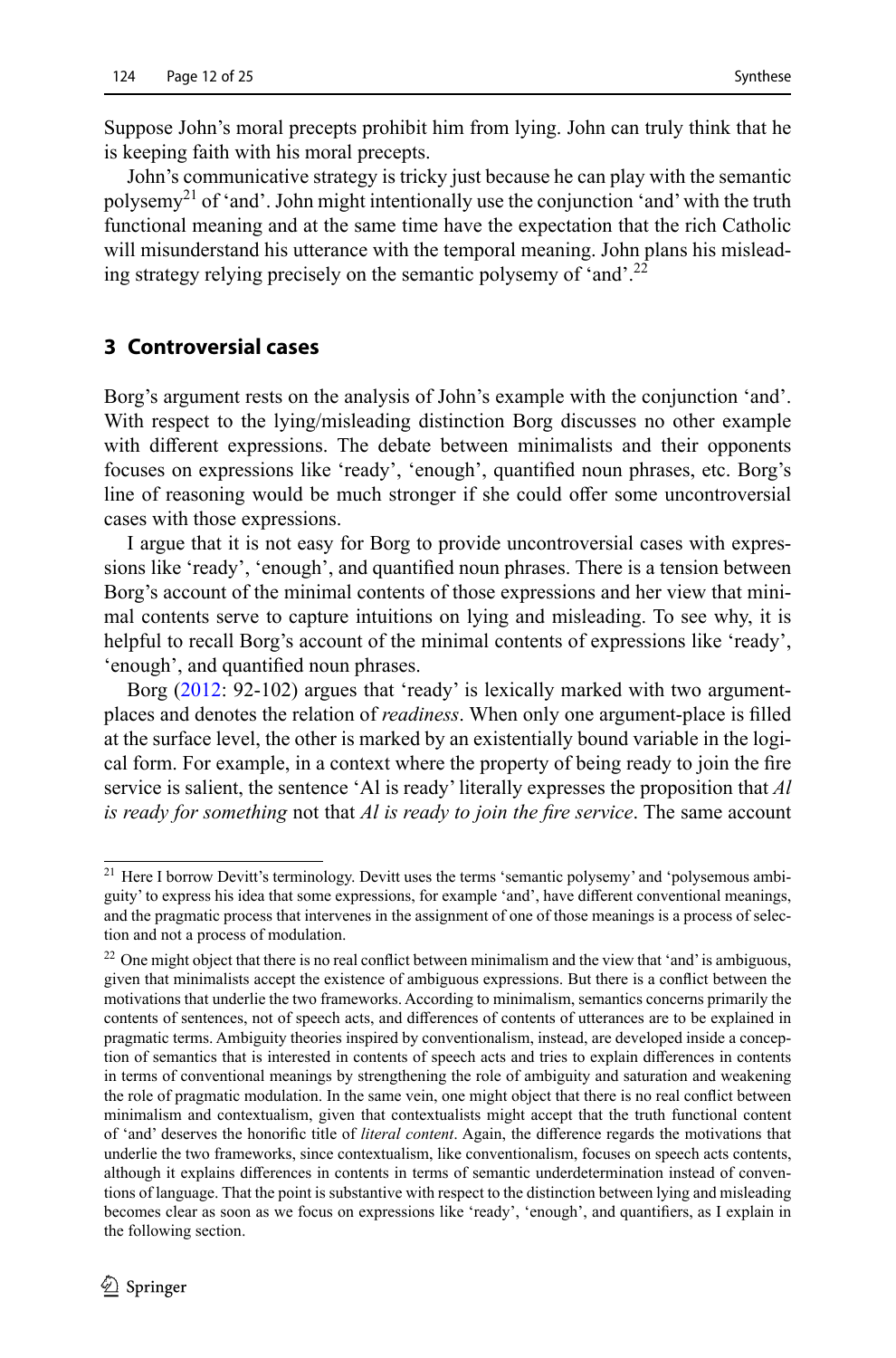holds for 'enough'. In a context where Al has had enough beer, the sentence 'Al has had enough' expresses the minimal content that *Al has had enough of something*, although the speaker might convey that Al has had enough beer. As to quantified noun phrases, minimal contents return unrestricted interpretations. The sentence 'there are no beers' might be uttered to convey that there are no beers left in the house. Yet, its minimal content is that there are no beers *simpliciter*.

Consider now the following examples, which I borrow from Saul  $(2012)^{23}$  $(2012)^{23}$ Case A.

Mary wants to sabotage Helga's friendship with Iggy. Iggy shows up at the house and asks for Helga. Mary utters (2) with the intent to deceive Iggy that Helga is not ready to go out with him, which Mary knows to be false.

(2) Helga is not ready.

Saul says that Mary has lied.

Case B.

Dave is lying in bed, and two nurses are discussing the treatment he needs. Ed holds up a bottle of heart medicine, points at it just in front of Fred, and utters (3):

(3) Has Dave had enough?

Fred replies with (4):

(4) Dave has had enough.

Fred plans Dave's death by denying him his heart medicine. When he uttered (4), Fred meant something like (4\*), which he knew to be false.

(4\*) Dave's had enough heart medicine.

Saul says that Fred has lied.

Case C.

Saul discusses Bill Clinton's utterance:

(5) There is no improper relationship.<sup>24</sup>

Saul proposes this case as an example of misleading. She says that (5) is a carefully worded denial, designed to say something true (that there was no improper relationship between Monica Lewinsky and Bill Clinton at the time of the utterance) and to convey something false (that there had never been an improper relationship between Monica Lewinsky and Bill Clinton before the time of the utterance).

These cases are problematic for Borg's minimalism. Saul says that in cases A and B the intuition is that speakers lied. Borg's minimalism predicts that the minimal contents expressed by (2) and (4) are trivially true. (2) expresses the minimal content that Helga is not ready for something, and (4) expresses the minimal content that Dave has had enough of something. If Borg's analysis is taken to provide necessary and sufficient conditions for lying, her analysis and her theory of the minimal content of 'ready' and 'enough' predict that Mary and Fred did not lie. It is at least controversial that these examples are not cases of lying. One might reply that this is a clash of

<sup>&</sup>lt;sup>23</sup> I assume that the intuitions in the following examples are uncontroversial. However, if some readers have different intuitions, they can enrich the scenario up to a point where the speaker retains deniability for the disbelieved information and is allowed to retreat to the locutionary content in order to avoid the charge with lying.

<sup>&</sup>lt;sup>24</sup> We are invited to imagine Clinton making that statement in the course of a speech that is not an answer to a question like 'Was there ever an improper relationship between Monica Lewinsky and you?'. Otherwise one might treat Clinton's utterance as a case of ellipsis.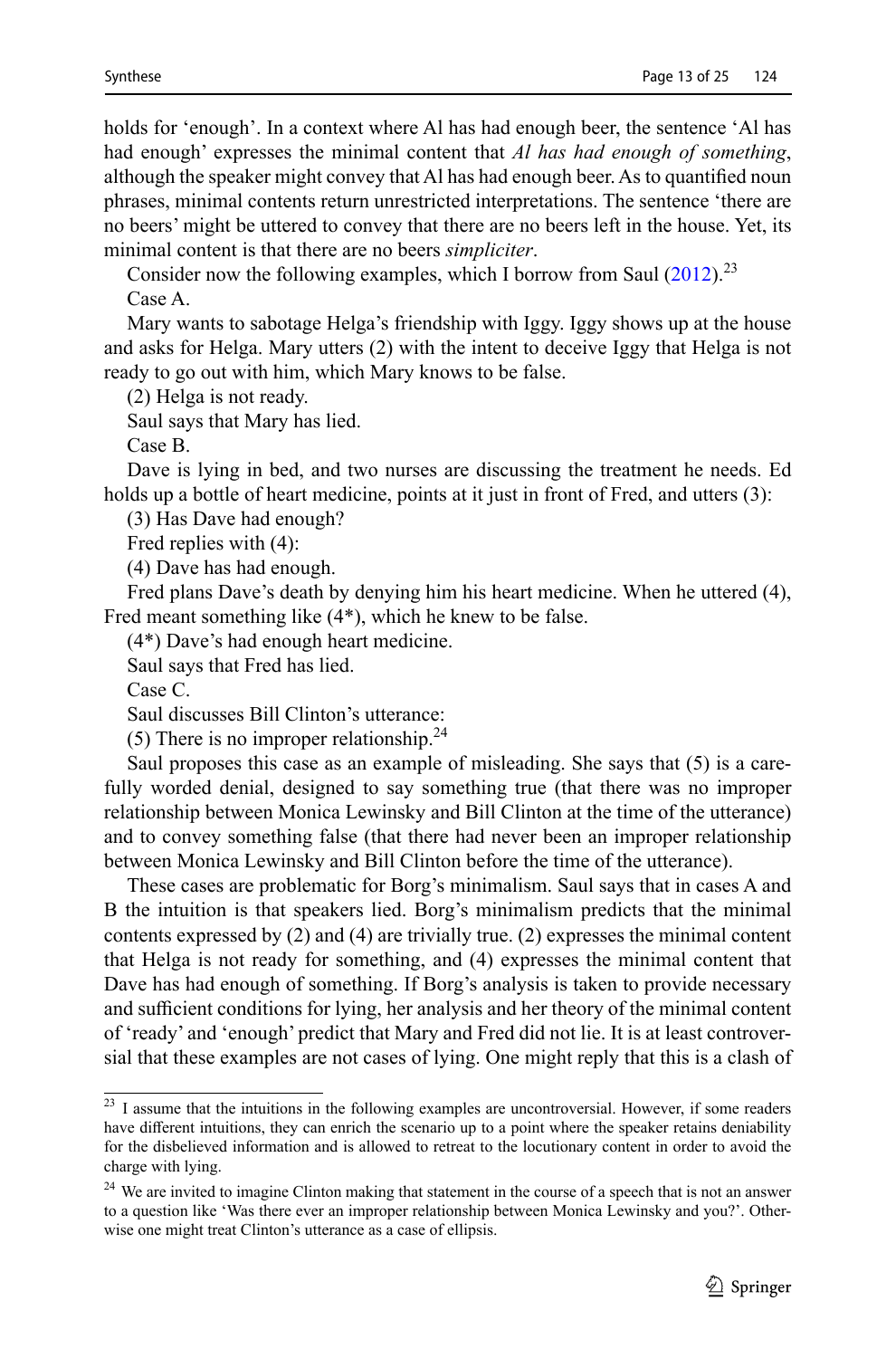intuitions. Yet, the point remains that we are given no uncontroversial case involving expressions like 'ready' and 'enough', and we are not told how their minimal contents are tracked in intuitions on lying and misleading.

Borg [\(2019](#page-23-0): n 18) hedges her view and acknowledges that her analysis might provide only sufficient conditions for lying, and there might be cases of lying that involve pragmatically enriched contents. Borg might then admit that cases A and B are genuine cases of lying, in which intuitions track pragmatically enriched contents. Yet, this manoeuvre jeopardizes Borg's dialectical position. Not only we are still waiting for clear cases involving expressions like 'ready' and 'enough'. But now we are given clear cases in which intuitions on lying and misleading do not track minimal contents.

Case C is subtler. Saul argues that Clinton was not lying because he said something he knew to be true, although he tried to convey something he knew to be false. Borg agrees with Saul that Clinton was not lying. Yet, Borg defends the view that what Clinton literally said is that there is no improper relationship *simpliciter*. Given that it is trivially false that there is no improper relationship *simpliciter*, Borg explains the intuition the Clinton was not lying by saying that Clinton semantically expressed a trivial falsehood and tried to convey another falsehood. According to Borg, then, Clinton was engaged in an act of deceiving, not of misleading. The minimal content that there is no improper relationship *simpliciter* serves to capture the intuition that Clinton was not lying. Since Clinton did not intend to convey that content and deceive his audience with that content, Clinton did not lie.

However, Borg cannot avoid the difficulty. One might ask whether Clinton would have lied, had he said (6):

(6) There has never been any improper relationship.

Saul's intuition is that Clinton would have lied. If Clinton had uttered (6), he would have said that there had never been any improper relationship between Monica Lewinsky and himself, which he knew to be false. Borg ought to say that Clinton would not have lied, if she maintains that it is the minimal content of (6) that matters. (6) expresses the minimal content that there has never been any improper relationship *simpliciter*, which is trivially false as much as the minimal content of (5). But Clinton would have said that trivial falsehood with the intent to convey that there had never been any improper relationship between Monica Lewinsky and himself, another falsehood. As in (5), on Borg's view Clinton would have performed an act of deceiving, not of lying.

It is very controversial that Clinton would not have lied, had he uttered (6) instead of (5). Borg might respond that with (6) matters are different and it is not the minimal content that counts for intuitions of lying but the pragmatically enriched content. But in this response, Borg would owe us a principled explanation for treating (6) differently than (5).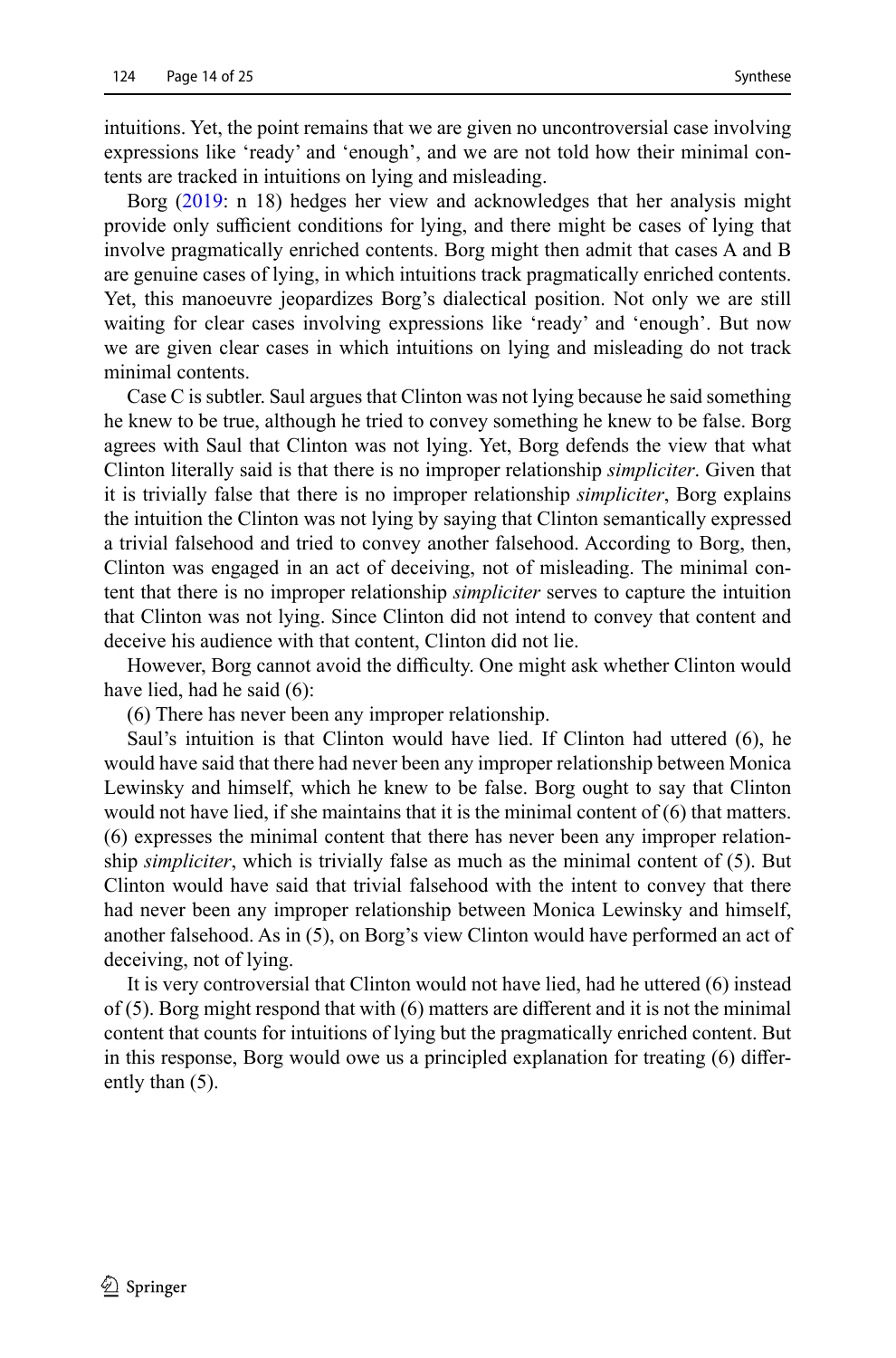## **4 Lying and misleading**

I argue that if what drives intuitions on lying and misleading in cases like John's is that which seemingly drives Borg's intuition that John is not lying, then intuitions on lying and misleading in that kind of cases do not track minimal contents.

Borg incidentally gives a hint of what drives her intuition that John is not lying. Here is the relevant passage from Borg's paper:

Imagine that I'm talking to a rich fundamentalist who is considering leaving her fortune to Jack, so long as he has lived his life fully in line with Christian teaching. Wishing him to get the money but knowing that he had his children out of wedlock, it seems that I can utter:

Jack got married and had two children.

I fully expect that my utterance will lead the rich fundamentalist to believe that Jack got married and *then* had children, but nevertheless if challenged it seems I can protest that this is not what I *said*. My utterance is clearly misleading, and intended to be misleading, but intuitively it seems it is not a lie. (Borg [2019:](#page-23-0) 522).

Borg suggests that the intuition that the speaker is not lying prevails over the intuition that the speaker is lying because the speaker *can protest* that the false proposition that the hearer understood is not what was *said*.

The key point is to understand the sense of 'can protest' and the sense of 'say' in Borg's passage. Notice that Borg is here hinting at what drives the intuitions of laypeople. It is as if Borg were reporting the answer that she expected laypeople would give to the question on why they have the intuition that John is not lying. It should be obvious, then, that the sense of 'can protest' and the sense of 'say' cannot be the theoretical notions of the experts in philosophy of language. For laypeople do not master those notions. Arguably, from the point of view of laypeople, that the speaker *can protest* that the content the hearer understood is not what was *said* means that the speaker is not forced to retract her utterance and can claim that the content understood by the audience does not correspond to the content asserted. This means that, in the above example, the speaker can retreat to the truth functional content and commit her utterance to that content. The speaker can leave her utterance in place as a move in the discourse that retains its force of assertion with the truth functional content.

My conjecture is that in typical<sup>25</sup> cases of misleading it is the possibility to retreat to the locutionary content and to commit one's utterance to it that people track in their

<sup>&</sup>lt;sup>25</sup> There might be complicated cases of misleading. Stokke ([2018:](#page-24-4) 121) presents the following example. Marion intends to make Mick falsely believe that Tim's baby is female.Mick. Have you seen Tim's baby yet?Marion. Yes, she is lovely.Marion's use of the feminine pronoun has the effect of making it common ground that the baby is female, which she knows to be false. Marion does not retain deniability for the disbelieved information that Tim's baby is female. This case is intricate because not only it involves misleading with a presupposition but it also involves a misuse of language. Marion knows that Tim's baby is male, so she is intentionally breaking the linguistic convention governing the use of 'she'. Strictly speaking Marion's utterance has no locutionary content. If one accepts Stokke's view that this is a case of misleading, one might limit my claim to plain cases of misleading in which there are no linguistic errors or misuses of language. Notice that according to some commitment-based definitions of lying (Viebahn [2017](#page-24-24), [2020](#page-24-5)), it is possible to lie with presuppositions and deniability of disbelieved information is a necessary condition for misleading. On that approach, this is a case of lying. I do not take side in the debate between says-based and commitment-based definitions of lying. My point is that minimal contents are not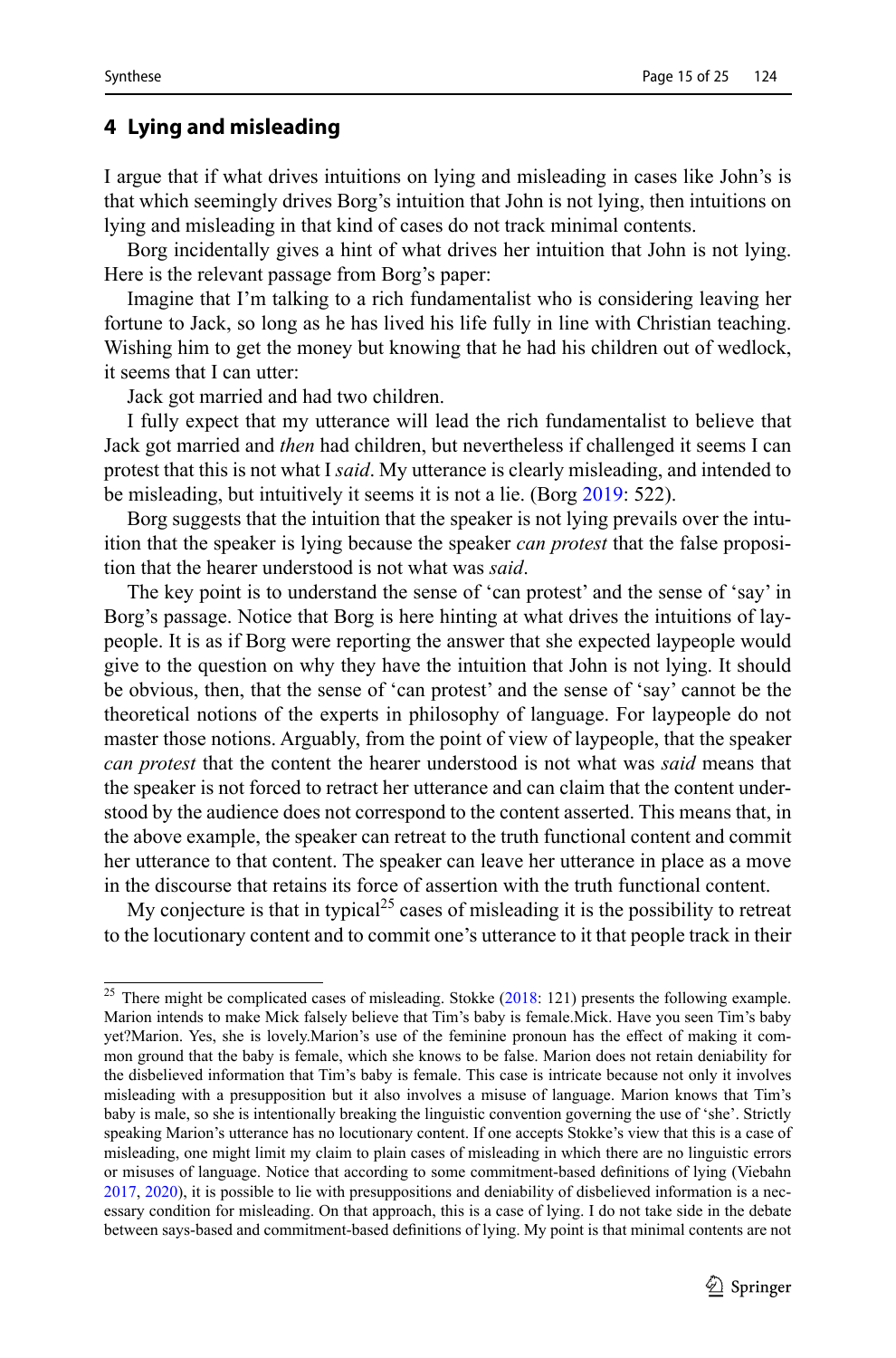intuitions. People judge that the speaker is misleading and not lying when they allow for the speaker to retreat to the locutionary content, to commit her previous assertion to that content, and to discharge responsibility for the disbelieved information understood by the addressee.

In John's example, John cleverly expresses the truth functional content, which he knows to be true, with the expectation that the audience understands the temporally enriched content, which he knows to be false. Faced with accusation of lying, John can retreat to the truth functional content and proclaim that that content is what he asserted. To the extent that people judge that nothing in the envisaged discourse prevents John from retreating to that content as the content of his assertion, they have the intuition that John is not lying.

It is important that the misleader is not forced to retract her utterance in the face of an accusation of lying. The intent of the clever misleader is to avoid the charge with lying without being irrational, or linguistically incompetent, or silly, and in some important contexts (e.g. courtroom testimonies, official speeches, public interviews, etc.) avoiding irony, figurative use of language, and non-literalness. To this end, the utterance of the misleader needs to be carefully worded for expressing a content that can be claimed to be the content of the utterance without violating rationality and intelligibility.<sup>26</sup> It is also important that retreating to the locutionary content is distinct not only from retraction of assertion but also from reassignment of content. By retreating to the locutionary content, the misleader makes it clear that what was asserted is the locutionary content.

My conjecture is that laypeople track contents that satisfy this constraint in intuitions that speakers are not lying when speakers retain deniability for the disbelieved information. After all, laypeople master strategies for misleading without lying. It is a plausible psychological hypothesis that in their intuitions laypeople track contents that they themselves would have expressed for the purpose of misleading without lying.

If my conjecture is correct, then Borg's minimal contents are not suited for being so tracked. Consider the Clinton example. Borg says that her account predicts that Clinton is not lying. The prediction is in line with intuitions, but the account is wrong. For Clinton's misleading strategy to be careful and clever, it is necessary that Clinton's utterance be rational, intelligible, and appropriate to an official speech of the President of USA. Clinton's utterance need express a content that it is rational, intelligible, and appropriate for Clinton to assert. It is not rational, intelligible, and appropriate for Clinton to say that he asserted that there is no improper relationship *simpliciter*. The following dialogue in which Clinton tries to avoid the charge with lying by retreating to the minimal content is implausible.

Case D.

After the press conference, the question time starts.

the contents which misleaders are taken to be responsible for when they deny disbelieved information for discharging accusations of lying.

<sup>&</sup>lt;sup>26</sup> The retreat to locutionary contents reveals that the misleader was uncooperative, but not unintelligible or irrational. See Stokke ([2018:](#page-24-4) 84-87, 112). See Kissine ([2013:](#page-23-14) 89-92) for some considerations according to which uncooperative misleaders keep faith to the evolutionary function of assertion because what they directly and primarily assert is true.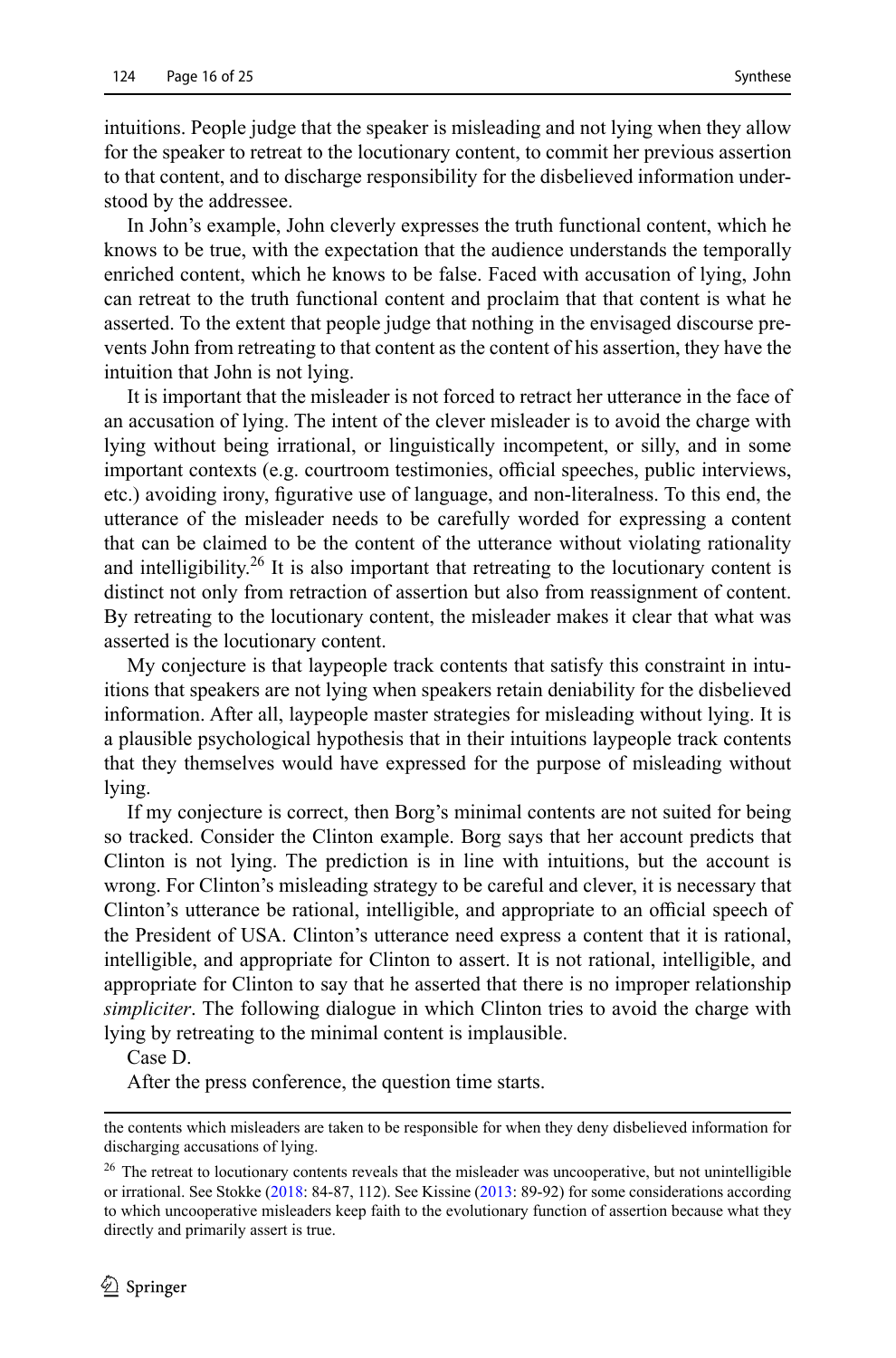Journalist: Mr President, you said that there was no improper relationship between you and Miss Lewinsky. We have got proofs that there was an improper relationship between you and Miss Lewinsky. Mr President, you lied.

Clinton: #I did not lie. I said that there is no improper relationship *simpliciter*.

As Borg [\(2012](#page-23-4)) acknowledges, one characteristic of minimal contents with existentially bound variables or unrestricted interpretation of quantifiers like, say, that Helga is not ready for something, that there is no improper relationship *simpliciter*, is that they are either trivially true or trivially false. This characteristic makes it irrational, unintelligible, and inappropriate to assert minimal contents in almost all discourses.<sup>27</sup> This is not to deny that there are contexts in which the speaker might intelligibly assert, say, that Helga is not ready for something. Think of a philosophical talk on the metaphysics of *readiness*. Notice, however, as Bach ([1994\)](#page-23-9) pointed out long ago, that when speakers intend to assert that Helga is not ready for something they do not utter the sentence 'Helga is not ready', but the sentence 'Helga is not ready for something'.

Borg's account predicts that Clinton is not lying, but at the price of making Clinton's communicative strategy absurd. Moreover, as said in the previous section, there would be no difference had Clinton uttered the sentence 'There was no improper relationship' with the past tense. It seems an immediate explanation of why Clinton chose to utter the sentence 'there is no improper relationship' with the present tense that people do not track minimal contents in their judgments on lying and misleading, and speakers do not rely on minimal contents for planning their misleading strategies. Compare case D with case E.

Case E.

Journalist: Mr President, you said that there was no improper relationship between you and Miss Lewinsky. We have got proofs that there was an improper relationship between you and Miss Lewinsky. Mr President, you lied.

Clinton: I did not lie. I said that at present there is no improper relationship between Miss Lewinsky and me.

In E Clinton's defence achieves the result of discharging the accusation of lying.

Borg [\(2019](#page-23-0): n 30) mentions the case of a child who says 'I am ready' and then, in order to avoid censure when his mother finds him not to be ready to go to school, he says 'I did not say I was ready to go to school, I said I was ready for something'. Borg proposes this case as one in which the speaker exploits a minimal content.

I do not find Borg's example persuasive. I do not deny the existence of linguistic exchanges like this one. Yet, the child's reply is a joke or an evasion with the purpose of avoiding a quarrel with the mother and it works provided that the mother is in the mood of avoiding the quarrel. The child's reply is not a genuine defence of his assertion. The child is not speaking literally. It is not accurate to describe the child as proposing to uptake the common ground with the information that he is ready for

<sup>&</sup>lt;sup>27</sup> In light of some accounts of assertion (and constative speech acts in general), speakers cannot make assertions when the content or its negation is already part of the common set. Contents that are trivially true or trivially false are already part of the common set in most conversational contexts (See Kissine [2013](#page-23-14): 67-76 for a discussion of this point). The view that misleaders can retreat to minimal contents is incompatible with such accounts of assertion.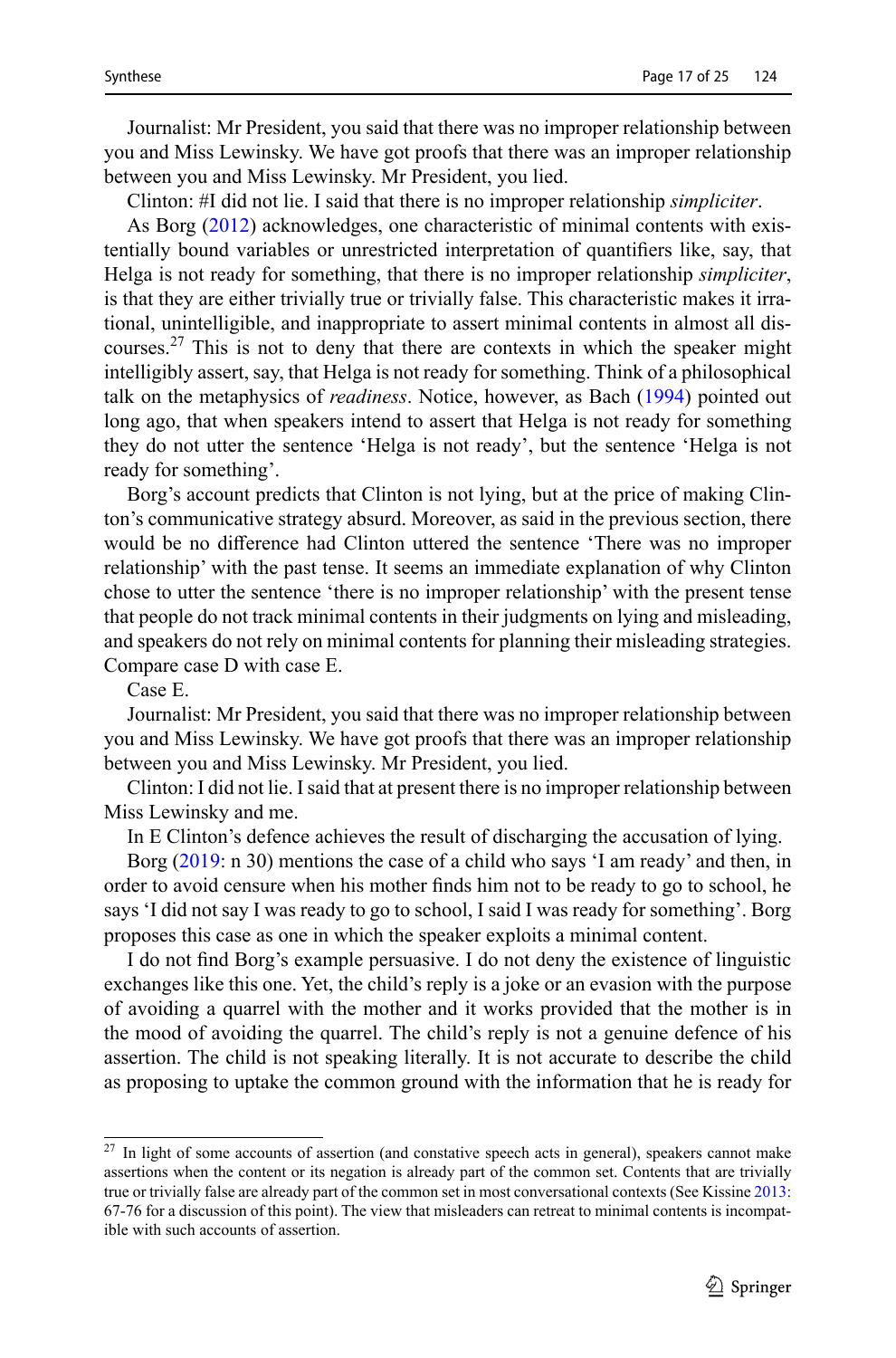something. Indeed, it is difficult to envisage a similar exchange in contexts where speakers are not allowed to speak non-literally. Consider the following case.

Case F.

Fred is on trial for the death of Dave. The witness, Mary, has described the dialogue between Ed and Fred. Mary has said that Ed asked 'has Dave had enough?' pointing at the bottle of the heart medicine, and Fred answered 'Yes, Dave has had enough'.

Prosecutor: You lied. You said that Dave had had enough hearth medicine, with the murderous intent to cause Dave's death.

Fred: #I did not lie. I said that Dave had had enough of something.

No court would accept Fred's defence. And if Fred persisted obstinately in this line of defence, he would get sentenced for contempt of court as well as for Dave's murder.

Consider one last example.

Case G.

The rich Catholic asks John the following direct question and John gives the following answer:

Rich Catholic: Did Jack get married and have two children or did he have two children and get married?

John: Jack got married and had two children.

Suppose Mary is attending this dialogue, knows that Jack had his children before getting married, and intends to sabotage John's plan.

Mary: John is lying, what he said is false. Jack had his children before getting married.

John: #I did not lie. I said that Jack got married and had two children in one order or the other.

In this case retreating to the truth functional content in order to avoid the charge with lying is implausible. Borg might respond that, given the context of the conversation, the speaker is lying with the temporally enriched content. I think this is the right thing to say, but this response weakens Borg's view. Here we have a case in which the same sentence that Borg employs in her argument is used to trigger intuitions that do not track the minimal content.

Case G points out that there are contextual constraints on locutionary intentions. The linguistic formulation of the question constrains the way John can uses 'and'. John cannot retreat to the truth functional content and leave his assertion in place. John might defend himself from the charge with lying claiming that he did not understand the question. I do not dispute that. The point remains that in that case John must retract his assertion. Likewise, the intuitions that both Mary and Fred lied in cases A and B depend on contextual constraints on their locutionary intentions about the use of 'ready' and 'enough'. Consider Fred's case. Ed holds up a bottle of heart medicine, points at it just in front of Fred, and asks 'Has Dave had enough?'. Ed's pointing at the bottle of heart medicine manifests his intention to refer to the heart medicine. If Fred's understands Ed's question, he undertakes the locutionary burden of saturating 'enough' with the hearth medicine. Fred cannot retreat to the minimal content that Dave has had enough of something, but he cannot retreat to the content, say, that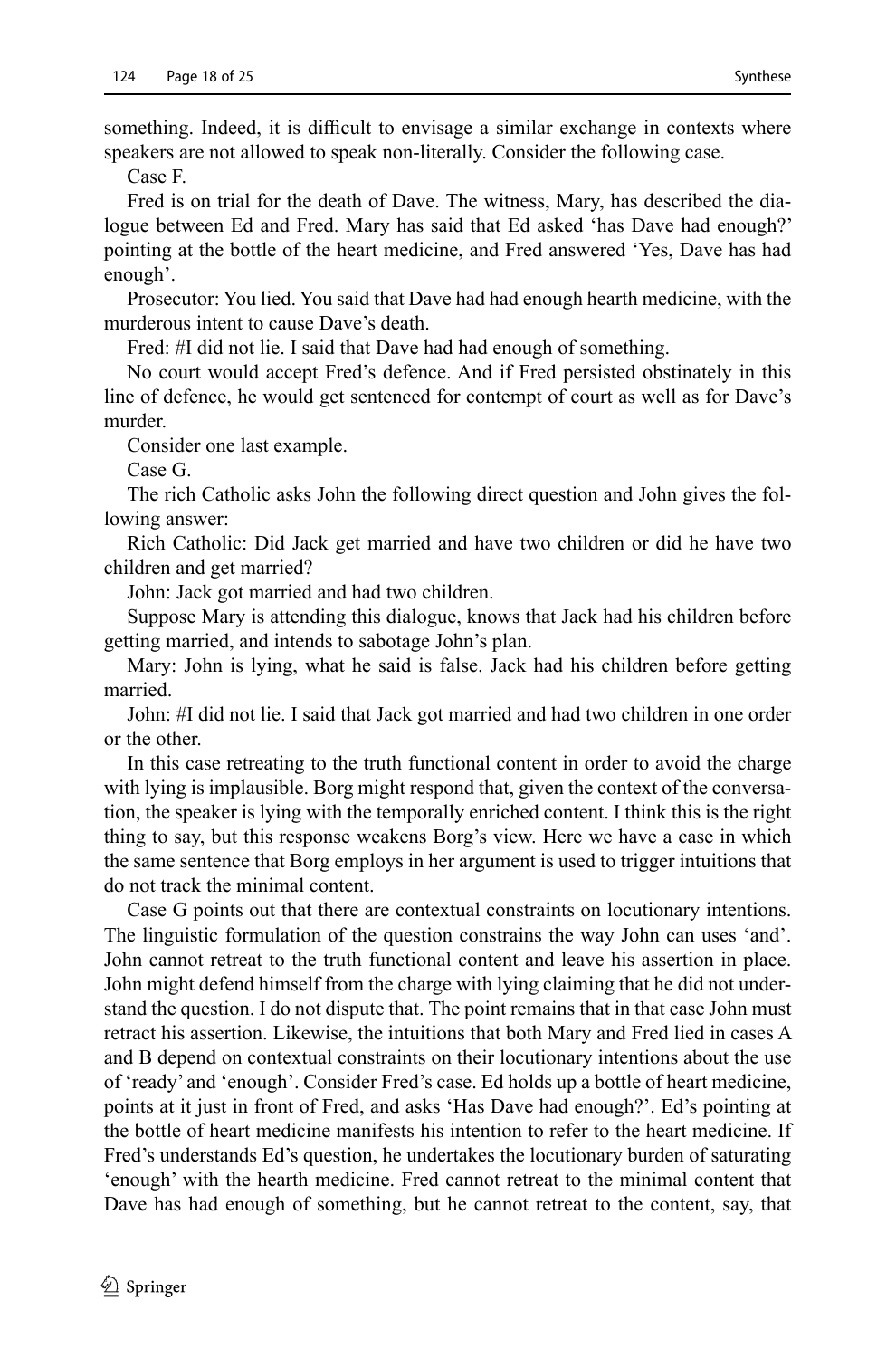Dave has had enough tea either. Faced with accusation of lying Fred might try to say that he misunderstood Ed's question. But then he must retract his assertion.

My point is that locutionary contents are apt to account for the difference between lying and misleading in these cases. Clever misleaders plan their deceiving strategies in such a way that they do not have to retract their assertions. This is not to say that locutionary intentions are not contextually constrained. To the contrary, very often they are contextually constrained, and that explains why certain misleading strategies can be achieved in some contexts but not in others. For example, John can plan his misleading strategy with the ambiguity of 'and' in Borg's example, but he cannot in case G.

#### <span id="page-18-0"></span>**5 Strengthening the case against minimal contents**

In this section I strengthen the case against minimalism by discussing two received says-based definitions of lying by Saul ([2012](#page-24-0)) and Stokke ([2018](#page-24-4)). My purpose is not to take a stand in the philosophical debate on the definition of lying. I discuss Saul's and Stokke's definitions because they directly address the question of what notion of what is said is apt to figure in a says-based definition of lying. My purpose here is to show that the notions of what is said that Saul and Stokke propose are not satisfactory just because in many cases they return (or cannot avoid in a principled way) contents that are identical to Borg's minimal ones.<sup>28</sup> I close this section with some programmatic reflections on conventionalism, locutionary contents, and philosophical definitions of lying.

Here are the definitions of lying by Saul ([2012](#page-24-0)) and Stokke ([2018\)](#page-24-4).

*Saul's definition*.

If the speaker is not the victim of linguistic error/malapropism or using metaphor, hyperbole, or irony, then they lie iff  $(1)$  they say that p,  $(2)$  they believe p to be false, (3) they take themself to be in a warranting context (Saul [2012:](#page-24-0) 3).

*Stokke's definition*.

A lies to B iff there is a proposition p such that  $(1)$  A says that p to B,  $(2)$  A proposes to make it common ground that  $p$ , (3) A believes that  $p$  is false (Stokke [2018:](#page-24-4) 31).

The notion of what is said is central in both definitions. The notions of what is said that Saul and Stokke propose suffer from difficulties related to minimal contents.

*Saul's what is said*. Saul proposes a linguistically constrained notion of what is said that admits only pragmatic enrichments that are required for full propositionality.<sup>29</sup> Stokke  $(2013, 2018)$  $(2013, 2018)$  $(2013, 2018)$  $(2013, 2018)$  $(2013, 2018)$  argues that Saul's notion of what is said suffers from undergeneration and overgeneration.

Case H (undergeneration).

 $28$  This result strengthens the case against minimalism. If says-based definitions of lying fail when they make use of notions of *what is said* that do not exclude minimal contents, minimal contents cannot have a theoretical role in commitment-based definitions of lying either.

<sup>&</sup>lt;sup>29</sup> See Saul [\(2012](#page-24-0): 57): 'A putative contextual contribution to what is said is a part of what is said only if without this contextually supplied material, S would not have a truth-evaluable semantic content in C.'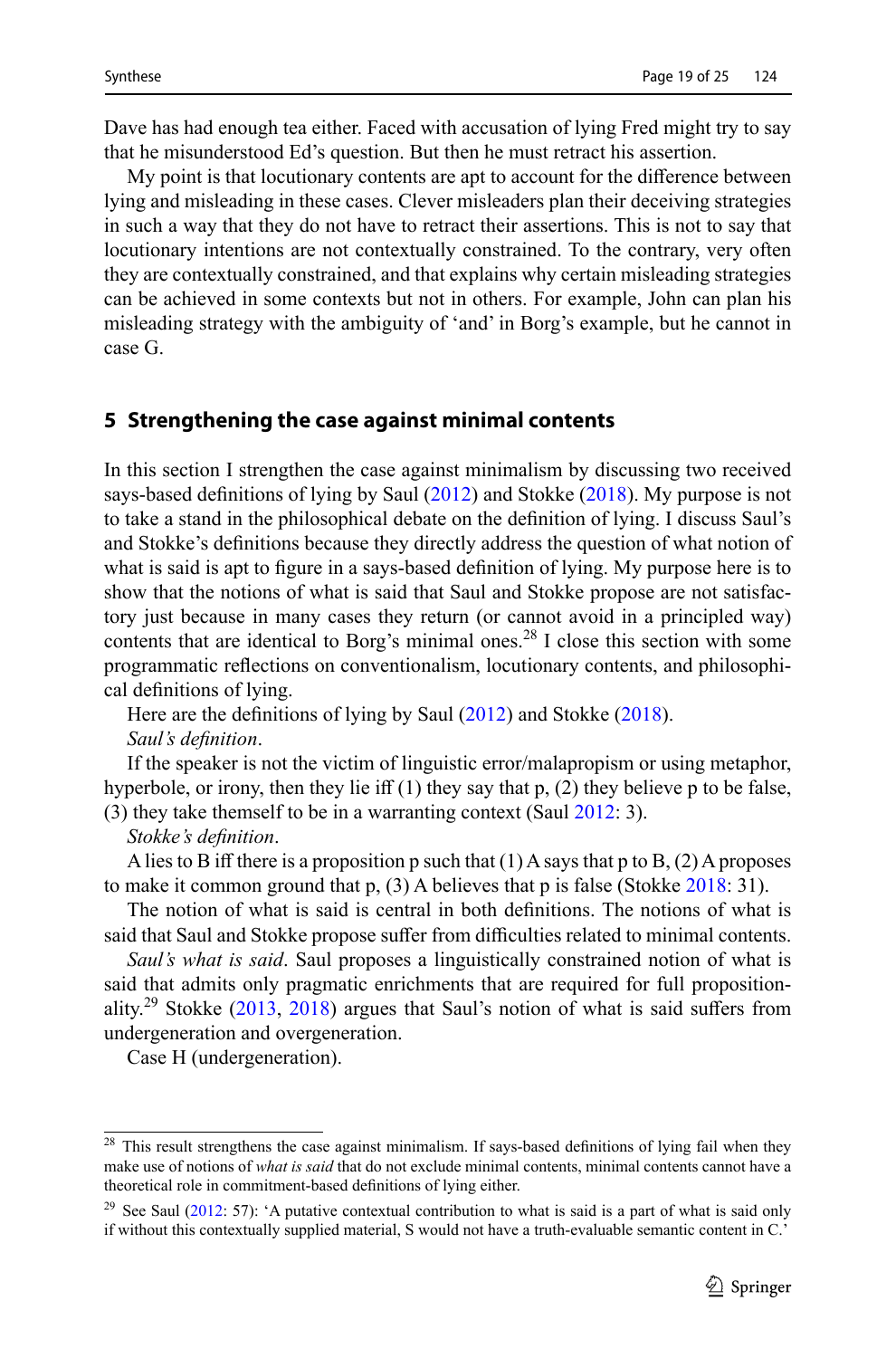The week after the Community Week, during which people were invited to help neighbours out with various tasks, Jasper is having dinner with Doris and is keen to give her a good impression of himself, although Jasper fixed the roof of his own house during the Community Week.

Doris. How did you help out during the Community Week?

Jasper. I fixed a roof.

Stokke says that Jasper lied. This intuition is captured if Jasper said that he fixed a roof of a house of his neighbours. This interpretation requires a restriction of the quantified noun phrase 'a roof' to the roofs of the houses of neighbours. The difficulty for Saul is that the restriction of the quantified noun phrase is not required for full propositionality. Notice that the content that Jasper fixed a roof—with no restriction—is the minimal content of Jasper's utterance in Borg's account. In general, Saul's account of what is said does not rule out Borg's minimal contents in a principled way, since minimal contents do not require completions for full propositionality. When Saul discusses Borg's minimal contents, her argument for rejecting them rests entirely on intuitions and on what she (2012: 58) takes to be consensus among scholars that expressions like 'ready', 'enough', and quantified noun phrases do not work as Borg says. My conjecture that laypeople track locutionary contents in their judgements on lying and misleading as the contents to which speakers commit their utterances provides a principled reason for rejecting the view that minimal contents play that theoretical role.

Case I (overgeneration).

Larry has been asked to design a cover for a book about logic, a subject he does not know anything about. He knows that Norma knows that he has just finished writing a book, although she does not know that it is a book about cats. Larry wants to look attractive to Norma and knows that Norma is interested in logic.

Norma. Do you know a lot about logic?

Larry. My book is about logic.

Stokke says that Larry's reply is not a lie. If charged with lying, Larry can reply that he said that the book he has been assigned to design a cover for is about logic. Stokke argues that this case raises a problem for Saul. Truth evaluability demands that the possessive 'my' be assigned a contextually specified relation between Larry and the book, and the relation that most plausibly is selected is the relation of being the author of the book. Stokke says that on Saul's view the content said is that the book Larry wrote is about logic. Given that Larry knows it to be false and takes himself to be in a warranting context, Saul is forced to the conclusion that Larry lied.

Stokke's objection, like Borg's argument, overlooks that the contextual value for the possessive 'my' that Larry might have in mind could have nothing to do with what Norma is expected to understand. Larry might express the locutionary content that the book he has been assigned to design a cover for is about logic, although he expects that Norma understands the content that the book he wrote is about logic.

However, the difficulty for Saul is that she cannot avail herself of this response. Saul too overlooks the locutionary notion of what is said, whose constitutive intentions are expressive and not communicative. Indeed, Saul [\(2012](#page-24-0): 37-38) anticipates Borg's argument that, for constrained notions of what is said, in a context in which the addressee understands a conjunction with the temporally enriched content, that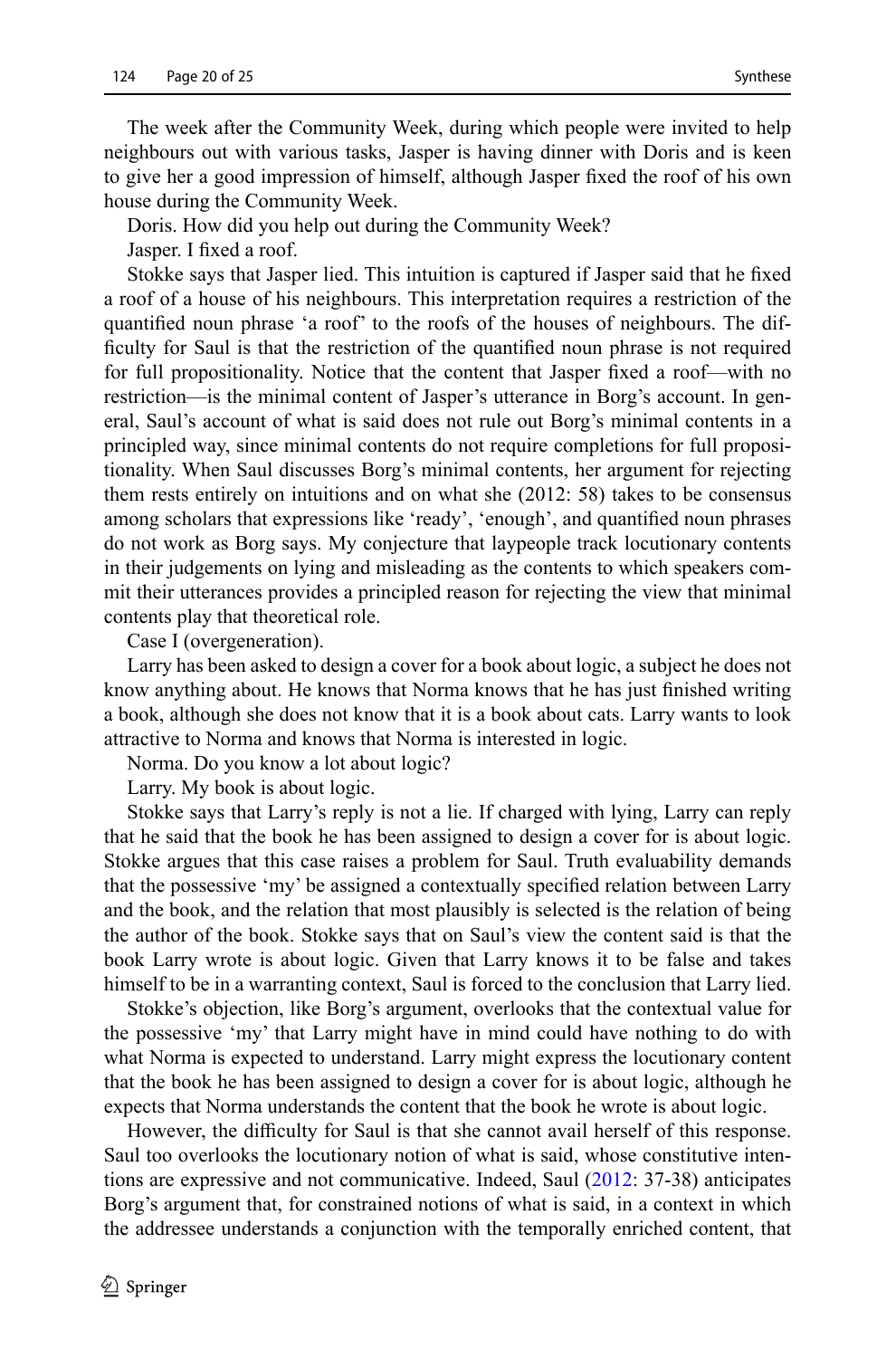is the content that is said. This suggests that Saul (i) assumes that for constrained notions of what is said the saturations and completions that contribute to what is said are guided by communicative intentions and (ii) overlooks the possibility of a plurality of conventions governing the same expression like, for example, the plurality of meanings for the conjunction 'and'. Actually, Saul ([2012:](#page-24-0) 35-36) discusses a case that she considers problematic for constrained notions of what is said.

Case L.

A watches Billy go to the top of the Empire State Building, walk to the edge, and jump into the air. Appalled, A turns and runs away, thinking that she has just watched Billy throw himself off the top of the Empire State Building. A tells B her story, by uttering (7).

(7) Billy went to the top of the Empire State Building and jumped.

By this, A means that Billy threw himself off the edge of the building. B, however, knows that Billy is a performance artist, rehearsing a piece that involves much bouncing up and down on the top of the Empire State Building.

Saul claims that when A learns that Billy was rehearsing a piece she will not take herself to have accidentally said something false. Instead, A will think that what she said was true.

I find Saul's claim implausible. Of course, Saul might reply that this is a clash of intuitions. But the problem is another. English dictionaries distinguish at least two meanings for 'to jump'. One is the meaning of *pushing against the ground with your feet and move quickly upwards into the air*, and the other is the meaning of *jumping from something above the ground for deliberately pushing yourself into the air for falling vertically towards the ground*. Thus, when A utters (7) to mean that Billy threw himself off the edge of the building, A is saying that content because she is exploiting a conventional meaning of 'to jump'. The best explanation according to English dictionaries of how A expresses the content that Billy threw himself off the edge of the building is that A expresses that content by using conventional meanings of English words. Moreover, this explains A's commitment to that content.

*Stokke's what is said*. Stokke ([2018:](#page-24-4) 99) advances an ingenious notion of what is said, developing ideas in Stalnaker [\(2002](#page-24-26)) and Roberts ([2012\)](#page-24-27). On Stokke's view, what is said by an utterance is a function of the literal meaning of the uttered sentence and the question under discussion (QUD).<sup>30</sup> What is said is the weakest answer to the local QUD that either entails or is entailed by a minimal content that is obtained by the composition, in context, of the lexical meanings of the expressions occurring in the uttered sentence. Consider the following example.

Case M.

Same situation as case I, but different dialogue:

Norma: What's the topic of the book you wrote?

Larry: My book is about logic.

Larry lies because he says that the book he wrote is about logic, he knows it to be false, and he proposes that it becomes common ground. The QUD raised by Norma admits of several answers: 'the book Larry wrote is about logic', 'the book Larry wrote is about cats', 'the book Larry wrote is about architecture', etc. The minimal

 $30$  See Siu ([2020](#page-24-28)) and Van Elswyk ([2020\)](#page-24-29) for some objections to Stokke.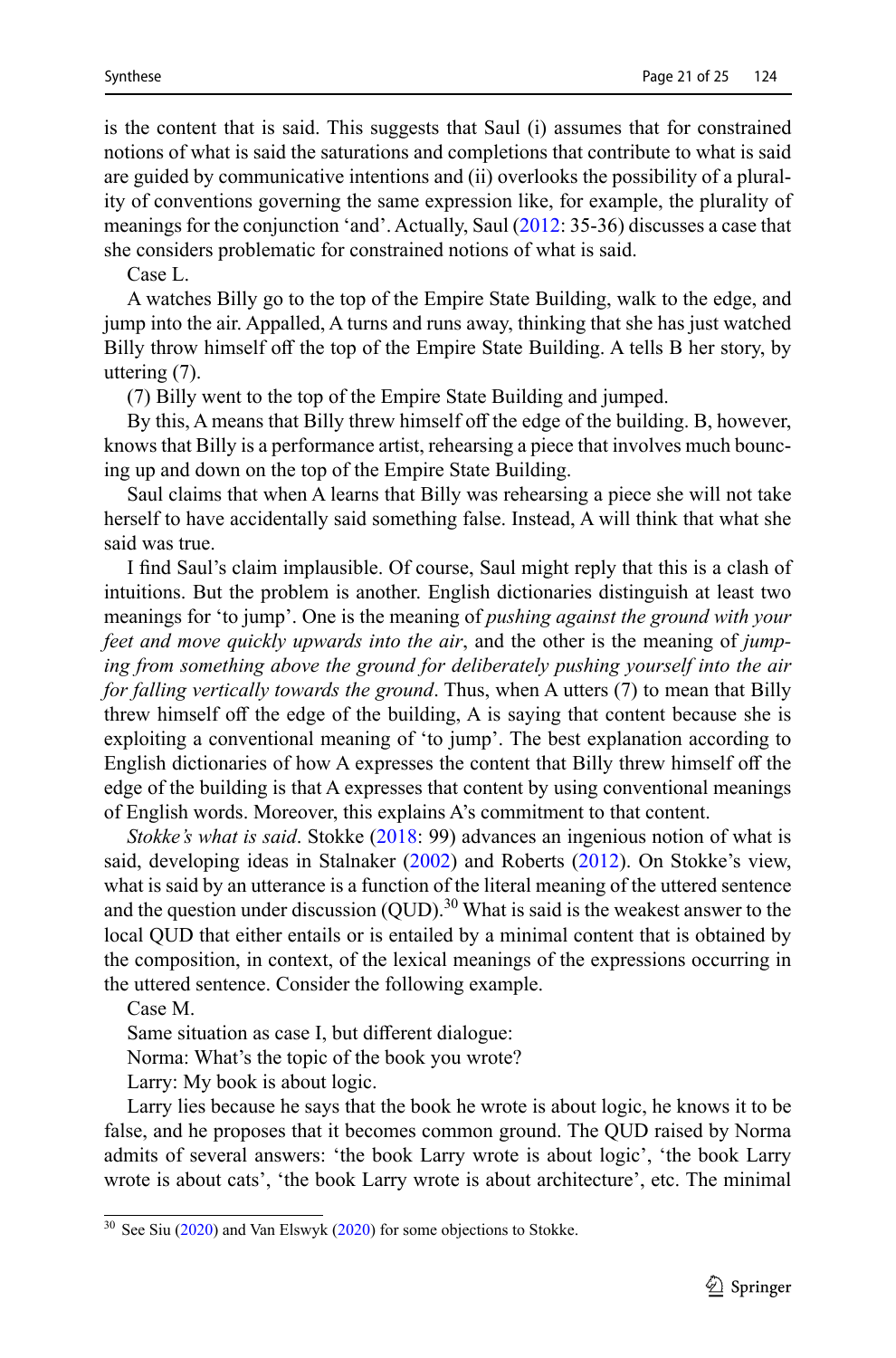content of the sentence uttered by Larry is either determinate, if the value of the possessive 'my' is determined in the context, or indeterminate across a range of propositions: *that the book Larry wrote is about logic*, *that the book Larry is assigned to design a cover for is about logic*, *that the book Larry is assigned to read is about logic*, etc. The weakest answer to the local QUD that entails a minimal content is the proposition that the book Larry wrote is about logic. On Stokke's account, this content is what is said.

Yet, Stokke's notion of what is said faces a difficulty. Consider case I. Suppose Larry's utterance is indeterminate across a range of minimal contents. None of them is entailed by or entails either the positive or the negative answer to the QUD raised by Norma. The difficulty for Stokke is to specify a content that is said by Larry's utterance.

Stokke's ([2018:](#page-24-4) 109) says that when an utterance is indeterminate across a range of minimal contents and cannot be construed as saying anything relative to the QUD, the interpretation takes a generalized proposition as what is said. In Larry's case, the generalized proposition is the following:

(8) Larry bears some relation to a book about logic.

In fact, Stokke's generalized propositions are identical to Borg's minimal contents, as it is evident in another example (Stokke [2018:](#page-24-4) 111-112).

Case N.

Russell is an engineer involved in building a bank. Pamela is a consultant who specialized in materials for high-level security buildings. Russell does not know that Pamela conspires with some bank robbers who plan to break into the bank when it's finished. Pamela thinks steel is strong enough for the roof of the bank, but not for the security booth at the front.

Russell. We're thinking about using steel. What do you think?

Pamela. Steel is strong enough.

Stokke says that Pamela is not lying, as the continuation of the dialogue shows. Russell. Right, so you think steel is strong enough for the security booth?

Pamela. No, I just meant that steel is strong enough for the roof.

On Stokke's account, Pamela avoids lying because what she says is:

(9) Steel is strong enough for something.

Stokke's generalized proposition in (9) is identical to Borg's minimal content. I argued that minimal contents are not well suited to play the role of what is said that is tracked in intuitions on lying and misleading. They cannot serve the clever misleader's strategy for deception and ordinary speakers lack an intuitive grip on them. It is not rational for Larry to reply to a charge with lying that he said that he bears some relation to a book about logic. And it is not rational for Pamela to reply that she said that steel is strong enough for something. Notice that Stokke himself envisages the continuation of the above dialogue in which Pamela says that she meant that steel is strong enough *for the roof*. She does not say that she meant that steel is strong enough for something. That would make her assertion unintelligible and her attempt to avoid commitment to lying irrational.

There is another difficulty for Stokke's generalized propositions. Consider case I again. Stokke says that Larry conveys the disbelieved information that he knows a lot about logic through an implicature. Stokke does not give a full account of the rational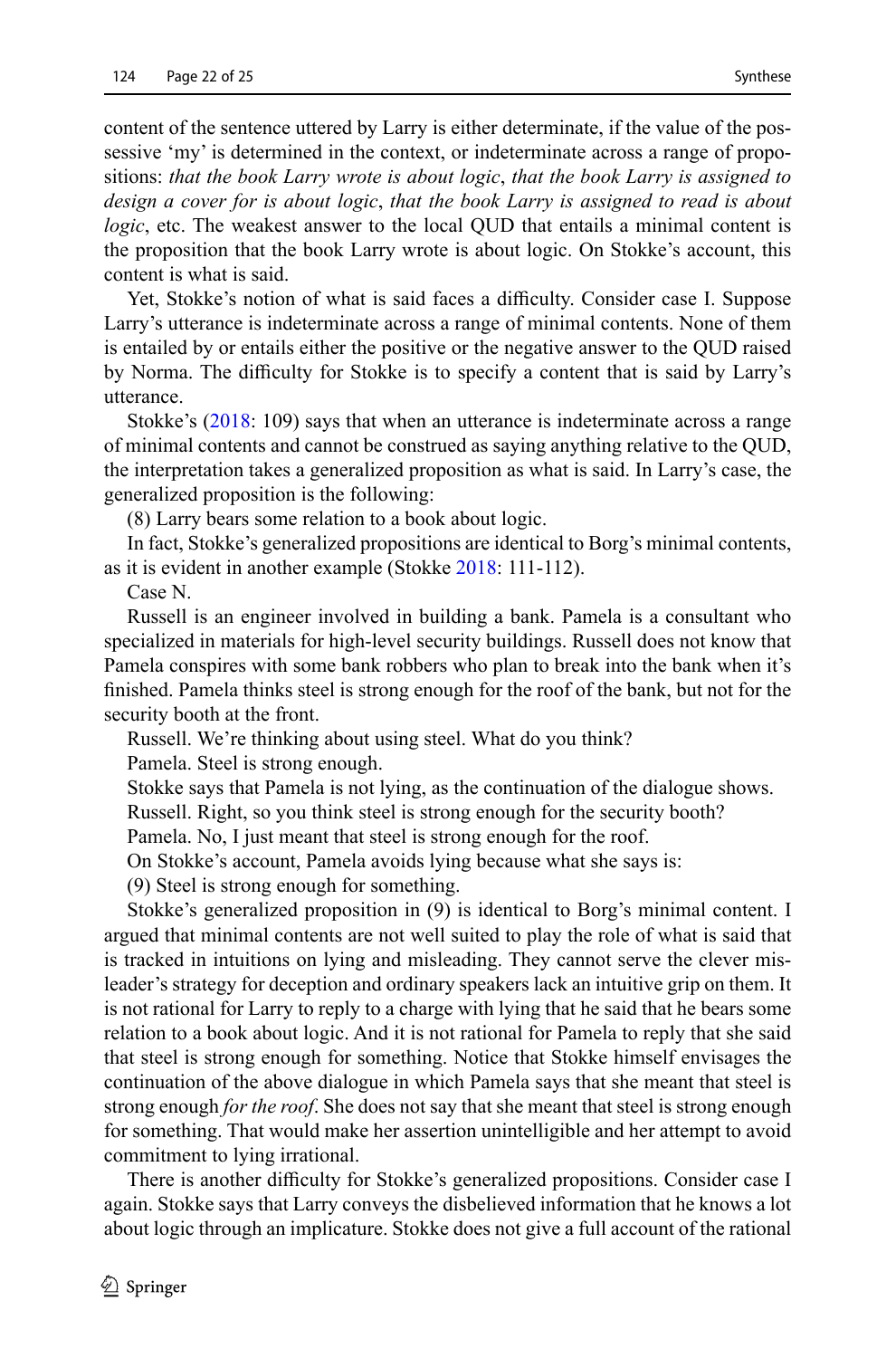reconstruction of the implicature, but he claims that the generalized proposition, as what is said, is the input for the derivation of the implicature. I think that his sketch of the rational reconstruction of the implicature is implausible, because generalized propositions are an idle wheel. Stokke  $(2018: 110)$  $(2018: 110)$  $(2018: 110)$  suggests that Larry exploits the fact that Norma believes that he wrote a book about logic and the Maxim of Relation. I agree on this. Yet, the explanation of how Norma comes to believe that Larry wrote a book about logic is that she understands Larry's use of the possessive 'my' as if Larry intended to saturate it with the relation of being the author of the book. She is led to that understanding by the information that Larry has just finished writing a book and by the linguistic convention that the possessive 'my' is in need of saturation. Larry expects that Norma understands his utterance with the content that the book he wrote is about logic. And this content is the input for the derivation of the implicature that Larry knows a lot about logic. Larry avoids lying to the extent that he can retreat to the locutionary content that the book he has been assigned to design a cover for is about logic. In this case, too, we need to keep the locutionary content apart from the content that Norma is expected to understand and exploit as input for the implicature. Stokke's generalized proposition that Larry bears some relation to a book about logic plays no role at all.

Locutionary contents cover the role of contents that misleaders are taken to be responsible for when they retain deniability for disbelieved information and are allowed to discharge accusations of lying. Borg's minimal contents are not apt to this theoretical role. Saul's and Stokke's notions of what is said are not apt to it either because in many cases they yield contents that are identical to Borg's minimal ones. The attempt to find a theoretical role for minimal contents in the explanation of the difference between lying and misleading fails.

This result is relevant to says-based definitions of lying. But it is important also for commitment-based definitions of lying (Marsili [2020](#page-24-7); Viebahn [2020,](#page-24-5) [2021](#page-24-6)). On commitment-based definitions of lying some kinds of lies require a notion of what is said, because one way of committing oneself to a proposition p is to assert that p by saying that p (see Viebahn [2020](#page-24-5): 743). Thus, even if says-based definitions will be superseded by commitment-based definitions, a notion of what is said will remain central for the explanation of the difference between lying and misleading at least in certain important cases.

There is another important point that deserves attention. I argued that conventions of language generate a form of linguistic commitment of speakers to locutionary contents for their utterances. Yet, utterances have a plurality of contents in virtue of the linguistic conventions that speakers exploit. Several scholars accept the distinction between contents that are at issue (*what is said*), like the locutionary contents in my examples in this paper, and contents that are not at issue, like presuppositions and conventional implicatures. Several scholars argue that illocutionary entailments constitute another kind of utterance contents. The point is that all of them are contents to which speakers are committed in virtue of the linguistic conventions they exploit in their utterances and it is for that reason that they do not retain sincere deniability for those contents. Viebahn ([2020](#page-24-5)) discusses some examples of lying with presuppositions, Stokke ([2017\)](#page-24-30) discusses some examples of lying with conventional implicatures, and Marsili ([2020](#page-24-7)) discusses some examples of lying with illocutionary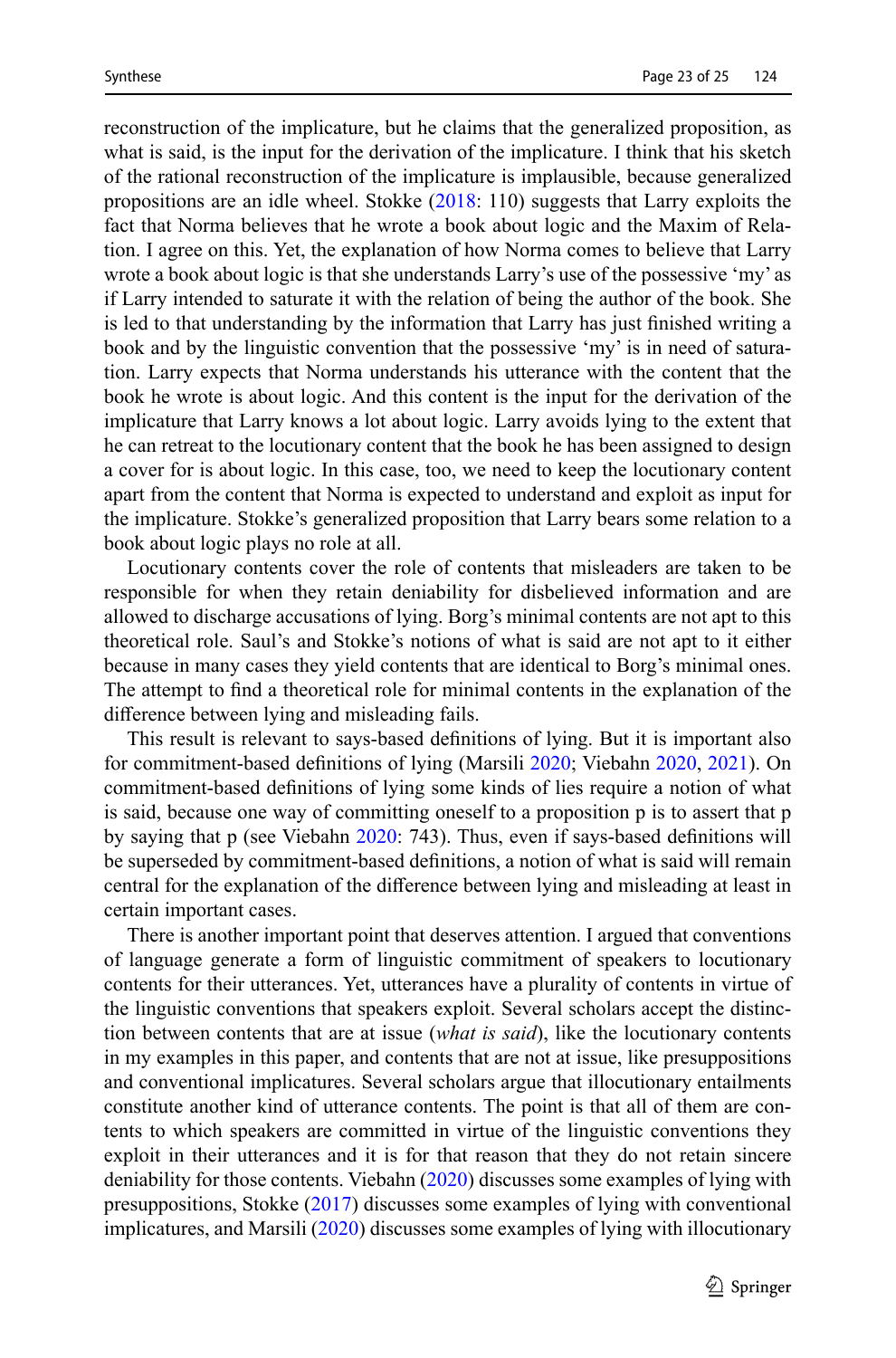entailments of explicit performatives. Presuppositions, conventional implicatures, and illocutionary entailments of explicit performatives are triggered by conventional meanings of words. It is not implausible, then, to hypothesise that conventions of language are part of the source of the commitment<sup>31</sup> to contents that is demanded by a unified account of lying that covers different kinds of contents and speech acts. Conventionalism, then, might have a central role in the explanation of lying.

**Open Access** This article is licensed under a Creative Commons Attribution 4.0 International License, which permits use, sharing, adaptation, distribution and reproduction in any medium or format, as long as you give appropriate credit to the original author(s) and the source, provide a link to the Creative Commons licence, and indicate if changes were made. The images or other third party material in this article are included in the article's Creative Commons licence, unless indicated otherwise in a credit line to the material. If material is not included in the article's Creative Commons licence and your intended use is not permitted by statutory regulation or exceeds the permitted use, you will need to obtain permission directly from the copyright holder. To view a copy of this licence, visit [http://creativecommons.org/](http://creativecommons.org/licenses/by/4.0/) [licenses/by/4.0/](http://creativecommons.org/licenses/by/4.0/).

#### **References**

- <span id="page-23-9"></span>Bach, K. (1994). Conversational implicitures. *Mind & Language*, 9, 124–162
- <span id="page-23-13"></span>Bach, K. (1998). Standardization revisited. In A. Kasher (Ed.), *Pragmatics: critical assessment* (IV vol., pp. 712–722). London: Routledge
- <span id="page-23-10"></span>Bach, K. (2001). You don't say. *Synthese*, 128, 15–44
- <span id="page-23-12"></span>Bach, K. (2005). Context ex-machina. In Z. G. Szabó (Ed.), *Semantics versus pragmatics* (pp. 15–44). Oxford: Clarendon Press
- <span id="page-23-3"></span>Borg, E. (2004). *Minimal semantics*. Oxford: Oxford University Press
- <span id="page-23-1"></span>Borg, E. (2010). Semantics and the place of psychological evidence. In S. Sawyer (Ed.), *New waves in philosophy of language* (pp. 24–40). New York, NY: Palgrave Macmillan
- <span id="page-23-4"></span>Borg, E. (2012). *Pursuing meaning*. Oxford: Oxford University Press
- <span id="page-23-0"></span>Borg, E. (2019). Explanatory roles for minimal content. *Noûs*, 53, 513–539
- <span id="page-23-2"></span>Cappelen, H., & Lepore, E. (2005). *Insensitive Semantics: A Defence of Semantic Minimalism and Speech Act Pluralism*. Oxford: Blackwell
- <span id="page-23-7"></span>Carston, R. (2002). *Thoughts and Utterances: The Pragmatics of Explicit Communication*. Oxford: Blackwell
- <span id="page-23-6"></span>Devitt, M. (2021). *Overlooking conventions. The trouble with linguistic pragmatism*. New York: Springer
- <span id="page-23-5"></span>Kaplan, D. (1989). Demonstratives. In J. Almog, J. Perry, & H. Wettstein (Eds.), *Themes from Kaplan* (pp. 481–563). Oxford: Oxford University Press
- <span id="page-23-11"></span>Kaplan, D. (1999). The meaning of ouch and oops (explorations in the theory of meaning as use). Manuscript
- <span id="page-23-14"></span>Kissine, M. (2013). *From utterances to speech acts*. Cambridge: Cambridge University Press
- <span id="page-23-8"></span>Korta, K., & Perry, J. (2007a). How to say things with words. In L. Savas, & Tsohatzidis (Eds.), *John Searle's Philosophy of Language: Force, Meaning, and Thought* (pp. 169–189). Cambridge: Cambridge University Press

<sup>&</sup>lt;sup>31</sup> Marsili ([2020](#page-24-7)) provides a characterization of commitment in terms of accountability and discursive responsibility. Viebahn ([2021](#page-24-6)) provides a characterization of commitment in terms of justificatory responsibility. Conventionalism might contribute to explain accountability and discursive/justificatory responsibility, at least in cases of literal uses of language, in terms of a linguistic commitment stemming from the exploitation of conventions of language. Some important issues remain open though. For example, whether it is possible to be committed to contents by non-literal uses of language (Viebahn, [2017\)](#page-24-24), or by uses of pictures (Viebahn et al. [2019](#page-24-31)), or by non verbal actions (Reins & Weigmann [2021](#page-24-2)).